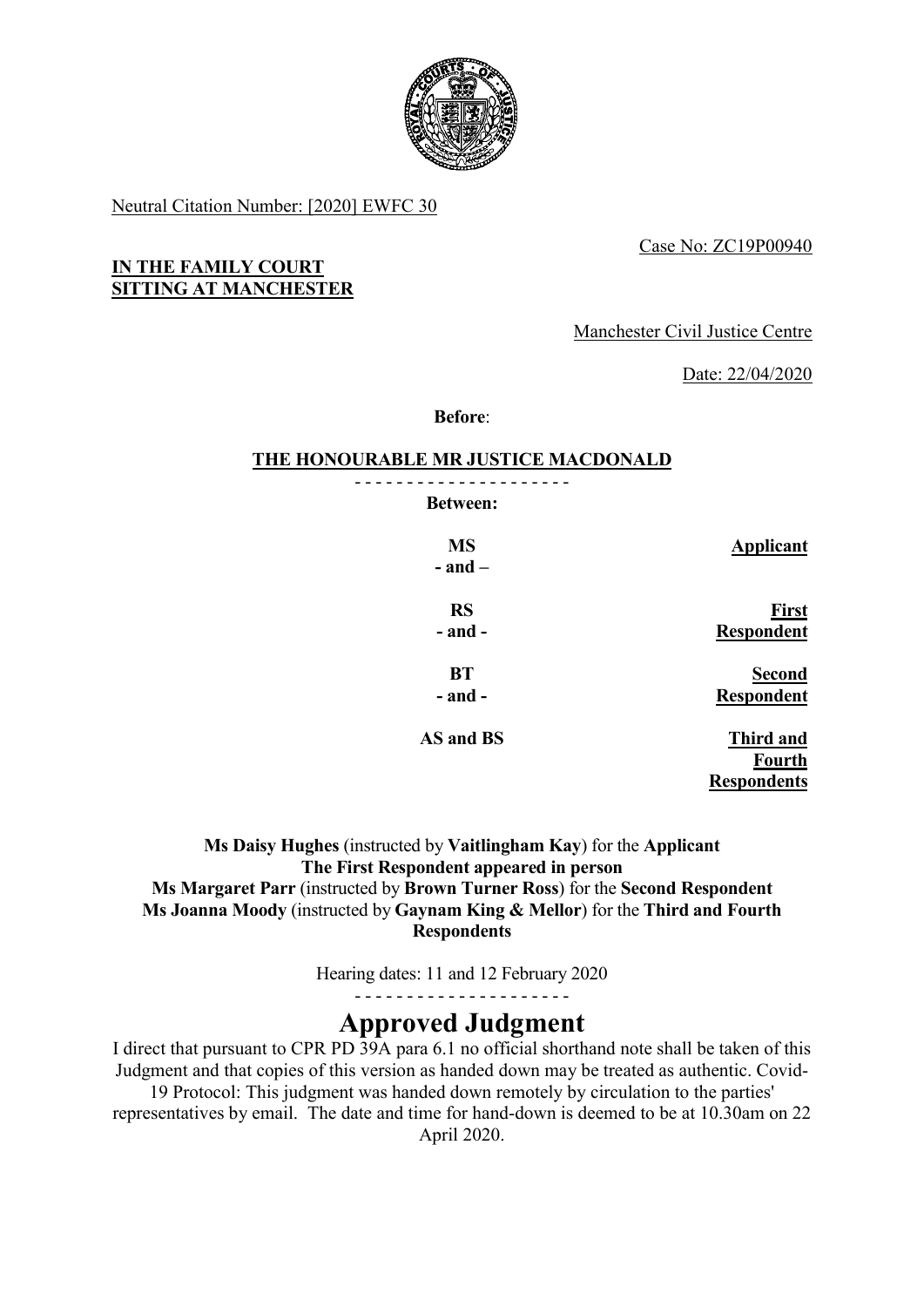#### MR JUSTICE MACDONALD

This judgment was delivered in private. The Judge has given permission for this anonymised version of the judgment (and any of the facts and matters contained in it) to be published on condition always that the names and the addresses of the parties and the children must not be published. For the avoidance of doubt, the strict prohibition on publishing the names and addresses of the parties and the children will continue to apply where that information has been obtained by using the contents of this judgment to discover information already in the public domain. All persons, including representatives of the media, must ensure that these conditions are strictly complied with. Failure to do so will be a contempt of court.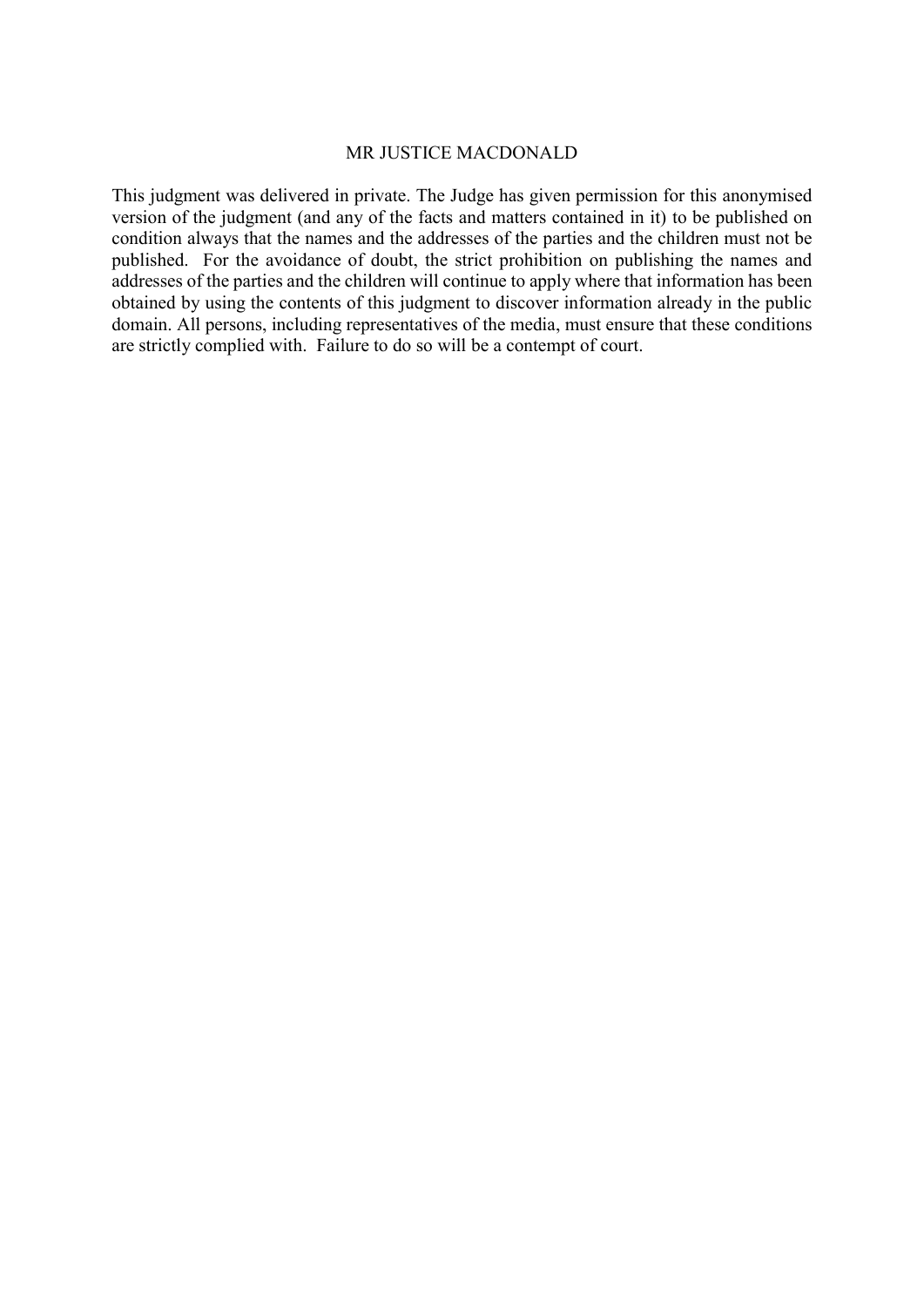## Mr Justice MacDonald:

#### **INTRODUCTION**

- 1. The court has before it an application for a declaration of non-paternity in respect of two children, A, who was born in 2005 and now aged 15, and B, who was born in 2006 and is now aged 13. This matter was rightly described by the Children's Guardian in evidence as a "minefield". Responsibility for this lies entirely with the adult parties in this case.
- 2. The applicant is MS (hereafter 'the father'), represented by Ms Daisy Hughes of counsel. The father seeks a declaration pursuant to s 55A of the Family Law Act 1986 that he is not in fact the father of the children. The father invites the court to make the declaration he seeks based on the totality of the evidence before the court, which evidence includes the results of a commercial 'off the shelf' DNA test he administered to both children without their knowledge. Whilst in his statement of 4 November 2019 the father states that he is not seeking a declaration that the second respondent, BT (hereafter 'the putative father'), is the children's father, it became clear during Ms Hughes' oral and written closing submissions that, in effect, the father does seek a finding to that effect in circumstances where he invites the court to draw an adverse inference against the putative father by reason of his refusal to submit voluntarily to forensic DNA testing. The father presented as a rather egocentric and self-centred witness, lacking in empathy, quick to emphasise to the court how hard this matter has been for *him* and exhibiting little apparent appreciation of the impact of his unilateral and clandestine actions on A and B.
- 3. The mother of the children is the first respondent, RS (hereafter 'the mother'). She represented herself before the court. The mother contends that the children should not be subject to further forensic DNA testing and the father's application should be dismissed. Her case as to the children's paternity appeared to evolve over the course of the hearing to the point where she asserts that she now has "no reason to believe" that the father is not the biological father of the children. She however, also conceded certain behaviour at the time of the conception of each child that leaves that assertion open to question. The mother remains willing to undergo a forensic DNA test. I found the mother to be an evasive witness who was prone to clothe her answers in caveats with a view to avoiding a concrete position with respect to the question of paternity and to leave open the possibility that the putative father is indeed the biological father of the children. Within this context, her final position in oral evidence, in so far as it was possible to identify one, was that as far as she is aware the father is the biological father of the children, that she still believes that he is "most likely their father", that it is "not likely" that the putative father is the biological father. The mother also stated that if the father is not the children's biological father she has no idea who is.
- 4. The putative father is the second respondent in these proceedings and is represented by Ms Margaret Parr of counsel. The putative father submits that the question of a declaration on the father's application is a matter for the court but argues strenuously that the court should not make any finding that he is the father of the children. Again, the putative father's case appeared to evolve over the course of the hearing to the point where, whilst he asserts it is highly unlikely that he is the father of the children, he too conceded certain behaviour at the time of the conception of each child that may call into question the validity of that assertion. As I have alluded to, the putative father has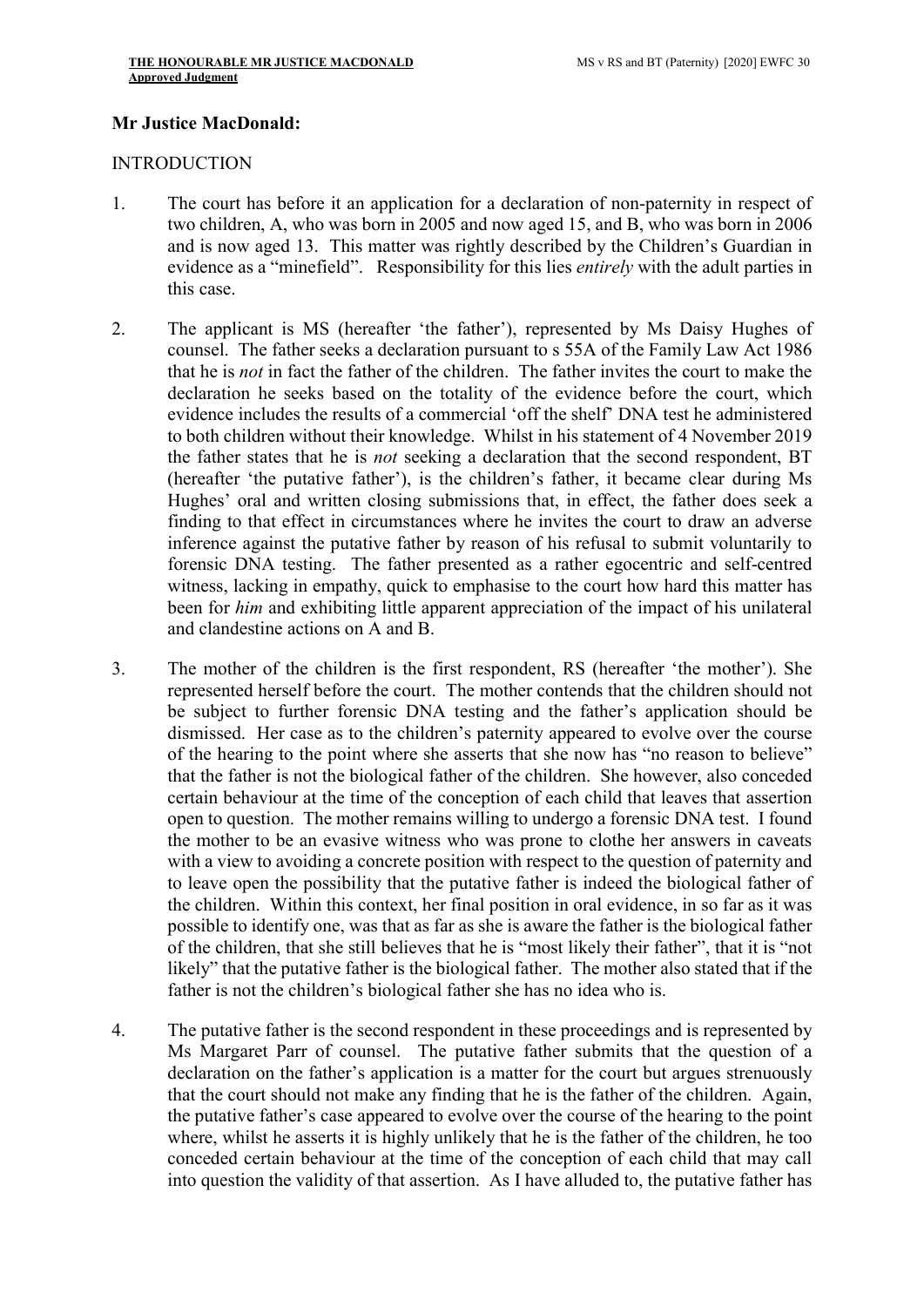during the case management stage of these proceedings refused to submit voluntarily to a DNA test in order to settle the question of whether he is the father of the children. He reconfirmed this objection in oral evidence, notwithstanding the ability of the court to draw an adverse inference from that stance. By way of explanation for his refusal, the putative father relied on concerns about data privacy and the security of his DNA samples in the context of his job in information technology, vague and non-specific criticisms of the family court, borne of previous litigation with respect to his daughters, and concerns regarding the impact of the results on his mental health. Like the mother, I found the putative father to be an evasive witness who was also prone to dress his answers in caveats, again in an apparent effort to avoid a firm position with respect to the question of paternity and to leave open the possibility that the subject children are his.

- 5. The children are represented through their Children's Guardian, Ms Huber, by Ms Joanna Moody of counsel. Both children are described as feeling distressed, deeply angry and betrayed by the surreptitious DNA test carried out on them by the father. There is evidence that each of the children has suffered considerable emotional anguish and instability in this context, with A in particular being said to have exhibited both threatened and actual self-harm. The Children's Guardian considers that both children are Gillick competent with respect to the question of further, forensic, DNA testing. Within this context, the current firm position of both children is that they will refuse to undergo further, forensic DNA testing, that they do not wish to know who their father is and that they wish to be left alone. On balance, that position is supported by the Children's Guardian with respect to both of the children. In the circumstances, the Children's Guardian submits that, pursuant to s 55A(5) of the Family Law Act 1986, it is not in the children's best interests for the father's application to be determined. In the alternative, the Children's Guardian submits that there is insufficient evidence to determine that application or to make any finding in respect of the putative father.
- 6. In circumstances where the Children's Guardian argued that the court should decline to hear the application pursuant to s 55A(5) of the 1986 Act on the grounds that the determination of the application would not be in the best interests of the child, where the father pressed strenuously for a determination of his application and where the parties contended that the question of whether the determination of the application was in the best interests of the children required the court to consider the evidence before it, it was agreed that the court would hear the evidence in this matter before deciding between those competing positions. Within this context, in determining the issues before the court I heard evidence from the father, the mother, the putative father and from the Children's Guardian. I have also had the benefit of reading the documentary evidence that has been filed with the court and the helpful Skeleton Arguments provided by counsel. Following the conclusion of oral closing submissions, Ms Hughes requested the opportunity to make further submissions in writing. I gave permission and have received further written submissions from all counsel and the mother. The final set of written submissions was received by the court on 3 March 2020.

BACKGROUND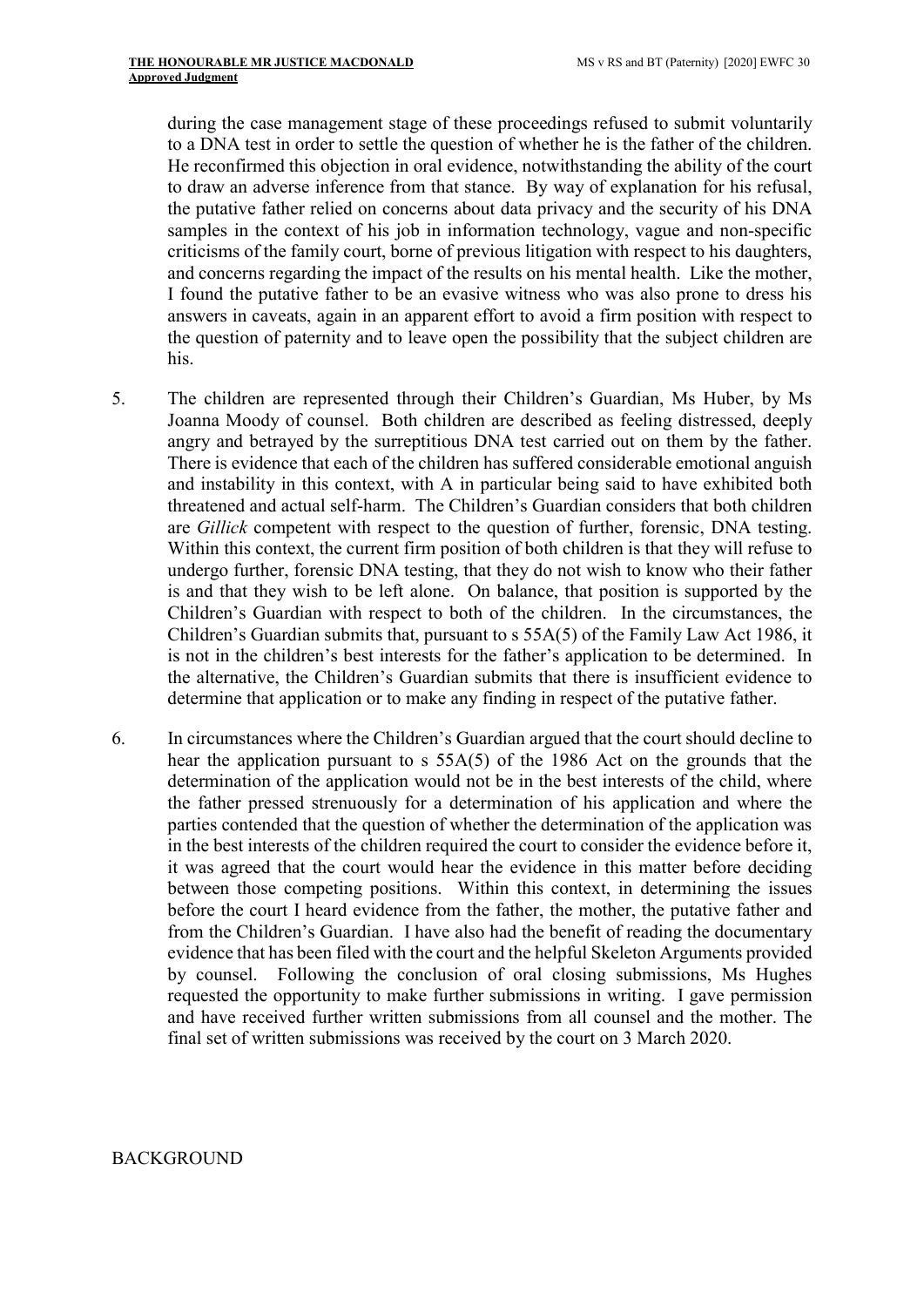- 7. The mother and the father met in August 1998 and married in June 2001. In October 2001 the mother commenced work at  $[company Y]$ , a division of  $[company X]$ . Whilst in that employment, the mother met the putative father, who was himself at that time married. The mother and the putative father led a large project together. Within this context, the father asserts that between 2001 and 2003 the mother and the putative father were required in their respective roles to travel together to [location given] on a frequent basis for many days at a time and staying at the same hotel. This is denied by both the mother and the putative father. The putative father contends that he never travelled to [location given] with the mother, who he contends instead travelled with a young, male manager. In her first statement, the mother states that she and the putative father had a solely professional relationship and only occasionally socialised at work functions in the company of others.
- 8. Between 2001 and 2003 the mother and the father lived in [location given] and the putative father and his then wife lived in [location given]. The putative father and his wife had two daughters. C now aged 16, and D, now aged 11. There are photos of both children in the bundle, including photos of those two girls with A and B. It is the father's case that there is a considerable family resemblance between the putative father's children by his ex-wife and B and A. On the morning of the second day of this hearing, and having never raised the issue before, the putative father filed and served a handwritten statement asserting that he and his ex-wife had endured considerable fertility issues when trying to conceive their daughters. With respect to the aspects of fertility treatment that related to him, the putative father asserted that he had been diagnosed with 'slow swimmers', a reference to the effectiveness of his sperm. Asked to explain why he had not raised this issue before, the putative father stated, surprisingly, that it had not "struck me as of any relevance". The putative father filed no medical evidence to support the assertions regarding his fertility made in his late statement.
- 9. The putative father left company X in May 2003. In their original accounts, both the mother and the putative father contend that thereafter they were rarely, if ever in contact with each other, the putative father asserting in his statement that they interacted much less after he left company X, save at rare social events with former colleagues from company X. In oral evidence the mother likewise asserted that she interacted with the putative father "much less" as a consequence of him leaving company X, later also stating that she only saw him outside work at work events or social events. Within this context the mother further asserted that, after this point, she and the putative father spent no time *alone* together and saw each other only in the company of other adults.
- 10. A was conceived in mid-2004 and was born in February 2005. In her second statement dated 22 August 2019 the mother states that she has always believed the biological father of both children to be the father, that she has no recall of being intimate with any other person, that she felt it was unlikely that the putative father is the biological father and that she could not identify any other potential fathers. When cross examined by Ms Moody, the mother stated that at the time of A's conception she and the father had been actively trying for a baby and had undergone fertility and sperm testing to that end. In oral evidence, the father confirmed that he and the mother's relationship was sexual at the time of A's conception. B was conceived in mid-December 2005. In evidence the father contended that he and the mother had not often been intimate during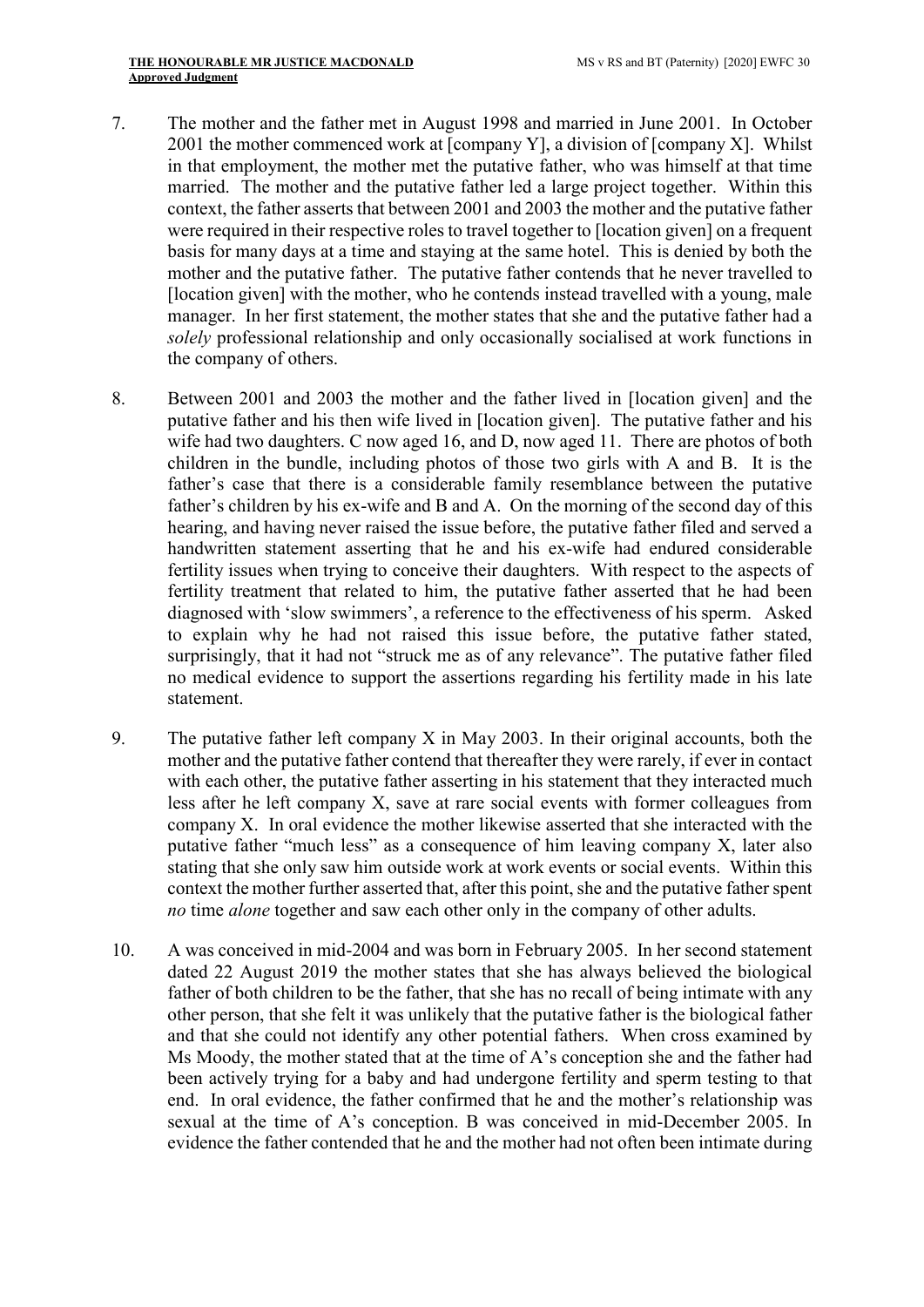this latter period but had had sexual relations once or twice when on holiday at this time. The mother confirmed that position in her evidence.

- 11. With respect to opportunities for conception by men other than the father, the mother asserted that the only social event she attended during the period of A's conception was a barbeque in [location given], conceding to Ms Moody that "drank more than she normally did" at that event. The mother asserted in her second statement that the putative father "would not have been in attendance" at that event. However, in oral evidence the mother retreated from this certainty, telling the court that "I do not believe he was there" and then that "I do not recall him being there". As I have noted the putative father confirmed in his late, handwritten statement that there were occasions he socialised with former colleagues. He contended he was not present at the barbeque but did not discount the possibility of being at an event in that period. With respect to the period in which B was conceived, the mother asserted that the only social events she attended during that period were a work Christmas party and an [event given] Christmas party. Again, the mother stated in second statement that the putative father "would not have been in attendance". Again in oral evidence she retreated somewhat from this certainty, telling the court that at the work Christmas Party she was drunk and claimed simply "not to recall" the putative father being at that party.
- 12. When pressed, both the mother and the putative father also hedged around the possibility of them having had sexual intercourse at the time of each child's conception, in contrast to the bare denials contained in their respective statements. The mother stated she did not "recollect" having sexual intercourse with the putative father but that she was "pretty drunk" on occasion, speculating that if she had had sex with putative father during the period in which the children were conceived it would have been because she was "extremely drunk". Latterly she told Ms Moody that she did not recall having sex at the summer barbeque during the period of A's conception and had not stayed out. With respect to the conception of B, when cross examined by Ms Hughes the mother ultimately stated that "I just don't know in terms of the conception of B, I can't recall that happening, I can't recall a lot".
- 13. Within the foregoing context, in the further handwritten statement produced by him on the morning of the second day of the hearing covering the period during which A and B were conceived, the putative father states as follows with respect to that period:

"[3] Between mid-2003 and late 2005, the stress of fertility treatment took a toll on my mental health. I would describe that period as a time when I went 'off the rails' a bit. I was socialising and drinking and quite unashamedly flirting with other women as a reaction to a lack of manliness.

[4] I do not have anywhere near a total or full recall of exactly what I was getting up to at that time. I had drunken fumbles with other people. I find this whole thing embarrassing and embarrassing to admit.

[5] I had a flirtatious conversations (sic) with other women (other than my wife) via social media. This included with [the mother]. [The mother] would not be at the social events I am describing as these took place in [location given] where I was then working, having left company X in May 2003.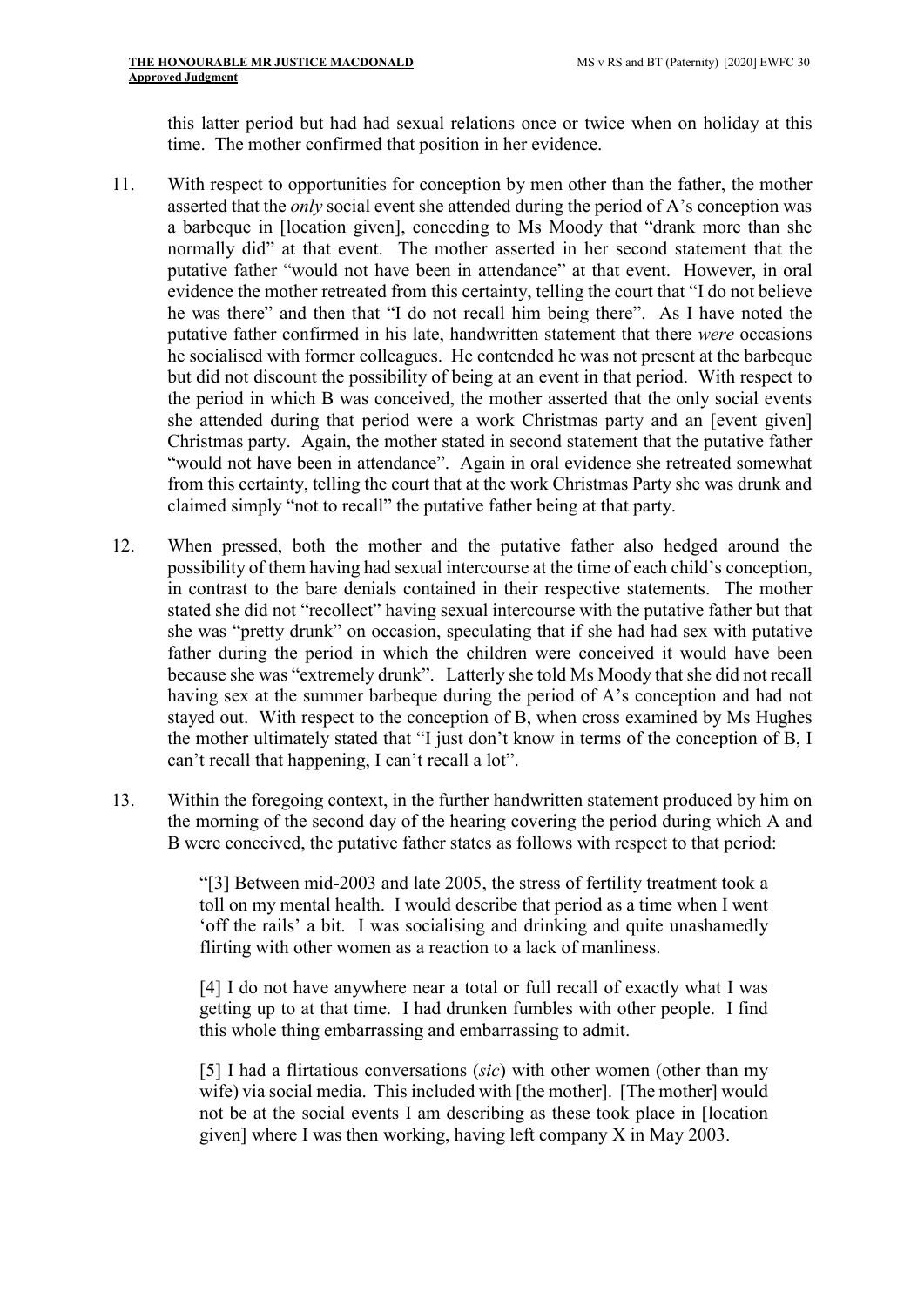[6] Company X was based in [location given] where most drive to work whereas in [location given] pretty much everyone commutes by public transport and there is more of a social drinking culture.

[7] Between 2003 and 2005 I cannot say with absolute certainty that these drunken fumbles didn't include [the mother]. I cannot remember any specific instance of being with [the mother] but due to us flirting at times it is a slim possibility. I was not in a relationship or an affair with [the mother].

[8] If I had relations with [the mother] during this hazy period, then at most it could or would have been a very few number of times. I cannot remember when these times might have been and cannot say for certain whether they are in line with the conception of A and B. The time of the conception of B was when my ex-wife and I were fully engaged in fertility treatment."

- 14. Within the foregoing context, and in circumstances where he had previously asserted a strictly professional relationship with the mother at company X, followed by virtually no contact at all from May 2003, and in addition to conceding that in fact flirtatious texting had taken place between them after that date, when cross-examined by Ms Hughes the putative father said it would "not be beyond the realms of possibility" that he had met and had sexual intercourse with the mother between 2003 and 2006. He however, continued to assert that the mother would not have been in [location given] during this period. The putative father further reiterated that he had been very drunk at social events during this period and so drunk that if he had had sex he could not recall. It was within this context that the putative father ultimately admitted to "a slim possibility" that he had had sex with the mother at the time A was conceived. With respect to the period covering B's conception, the putative father told Ms Moody that he did not "recall having sex" with the mother but that he was "pretty off the rails dealing with stress". Ultimately, the putative father conceded that "There is yes, a possibility that I could be the father of A and B."
- 15. The father contends that very shortly after A was born, and again notwithstanding the assertion by the mother and the putative father that they had a strictly professional relationship at company X, followed by virtually no contact at all from May 2003, the putative father visited A and was photographed holding her both at the mother and father's home and at the putative father's home, without the knowledge of the father. The father produces before the court photographs that he contends evidence these encounters of which he was not made aware. In cross examination the mother conceded that the putative father had visited A at this time and that she had failed to mention this visit in her statement. She contended that the father had been present. The mother likewise conceded that she visited the putative father on three occasions at around this time. In cross examination she stated that she was only sure that the father was present for the first of these visits. Whilst the putative father initially denied the photographs evidenced him holding the infant A at his own property, he was forced to concede in cross-examination that the photographs do indeed show this. The putative father further conceded that he had visited A when she was only days old.
- 16. The father also produced further photographs that he contends evidence the putative father visiting MS and RS's home in mid-2005 in his absence. Once again, both the mother and the putative father contend that the father was present on this occasion. At this time, the father alleges that the mother joined a gym on the outskirts of a village to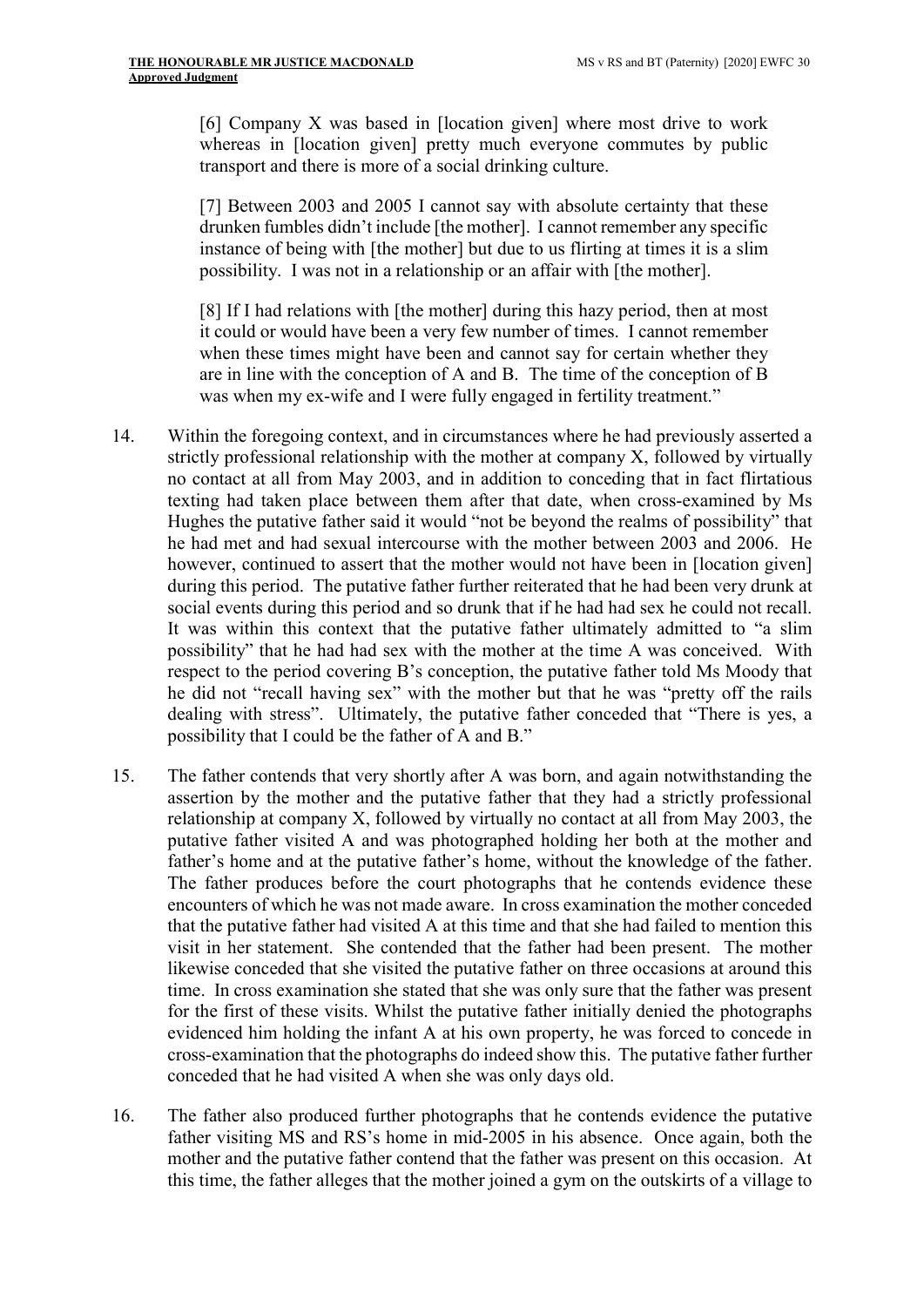which the putative father and his then wife had recently moved. The father further alleges that the mother discouraged him from joining the same gym, in respect of which it transpired that the putative father was also a member. In January 2006 the father contends that the mother became keen on purchasing a property in the same village in which the putative father and his then wife lived. B was born in September 2006. Father asserts that he wished to name the child 'R', after his father who had died the year before, but that the mother insisted on the name 'B', the same forename as the putative father.

- 17. Subsequent to 2006, the two families became increasingly friendly. The mother became a regular child minder for the putative father's two daughters and the two families shared a holiday in the summer of 2008. The father produced further photographs that he contends show the putative father in the company of both A and B at various points between 2007 and 2009 when he, the father, was not present. The father further points to the absence of any photographs of the putative father's then wife in the company of A and B or holding them. The father contends that the court should attach forensic significance to the fact that there is a paucity of such photographs. In answer to this assertion, mother said she had and could produce multiple such photographs but did not do so, or attempt to do so, at any point during the hearing, notwithstanding that assertion being made on the first day of the hearing. The putative father suggested that the reason there were not such photographs was because his ex-wife "did not like children".
- 18. In 2009 the putative father and his then wife separated. Their divorce was finalised in 2011. During this time the father alleges that the mother would go on holiday with the putative father and the children of both families, stating she felt sorry for him as a single father with two young children. The father further asserts that in early 2014 A told him that the mother and the putative father shared a bed during these holidays. When he challenged her, the father states that the mother told him that this was "to ensure the children had a room each".
- 19. In 2011 the mother asked the father for a divorce. The father said that this request came as something of a shock to him. The father further alleges that on the day the mother told him she wanted a divorce she removed *all* of the photographs of the children from the family home, including CDs on which the photographs were stored, contending that the mother did so in order to disguise the increasing similarities between the children and the putative father. The father considers that these photographs show that the children are the "spitting image" of the putative father.
- 20. I pause to note that at *no* point during the period which I have recounted did the father entertain suspicions that the children were not his. Indeed, in oral evidence the father stated that at the point the mother asked for a divorce he had no suspicions regarding the children's paternity. When cross-examined by Ms Moody he stated that for seven years following the birth of the children he had "no doubt whatsoever that I was the father". Rather, the father went on to state that the doubts came when he and the mother were arguing about financial provision. The father told the court that a question was raised in his mind at this point by his reflecting on the history and that the mother and the putative father had become closer. In 2013, the father asked the mother whether in terms whether the putative father was the biological father of the children. In response, the mother stated, emphatically, that the putative father was not the biological father and father stated that he believed her.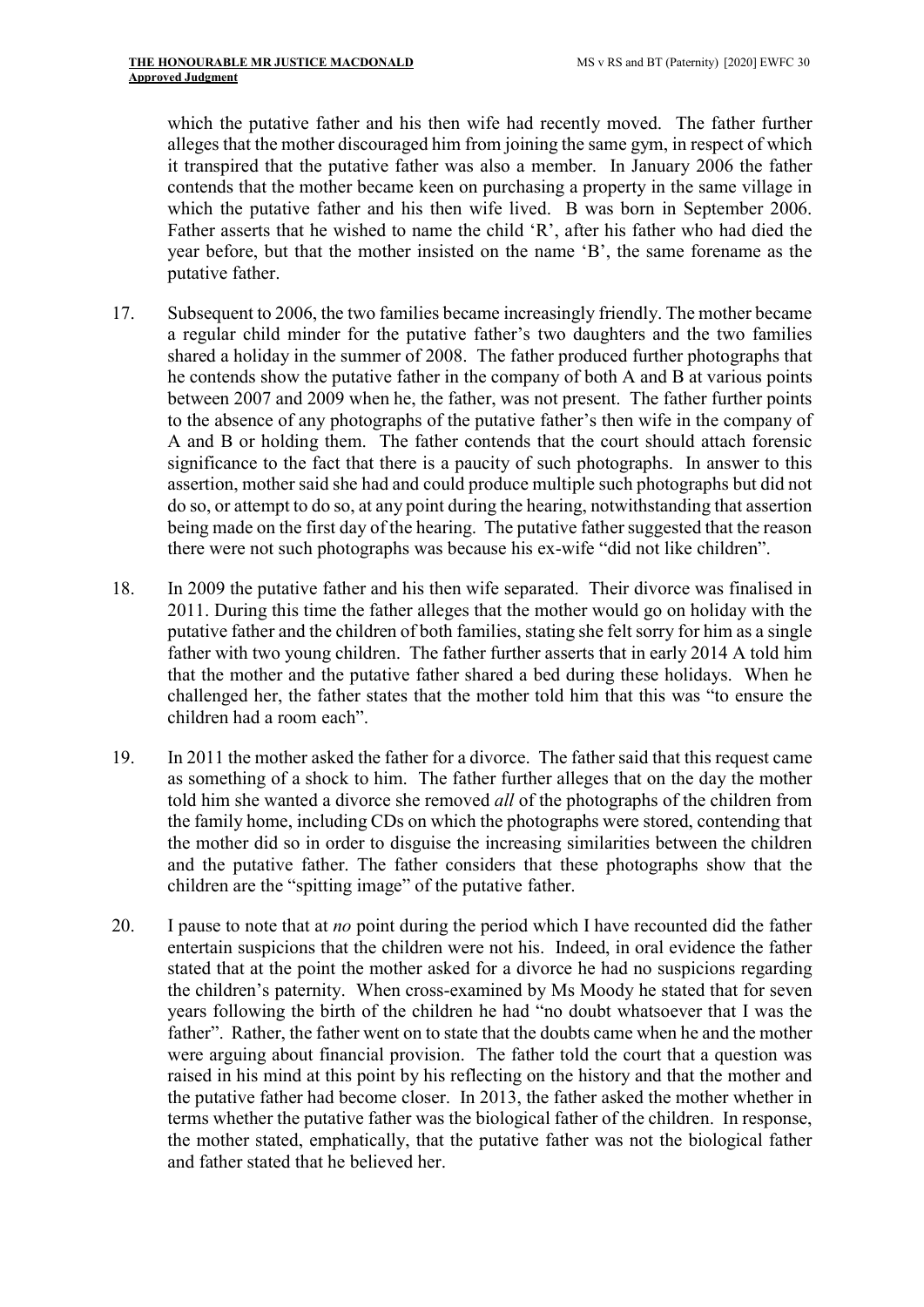- 21. On 21 October 2013 a financial remedy order was finalised between the mother and the father. Pursuant to that order, the father currently pays £1,160 per month to the mother by way of child maintenance. When it was put to him, the father denied that his application for a declaration that he is not the father of the children is financially motivated.
- 22. The mother and the father finally divorced in 2014. The mother contends she commenced a relationship with the putative father after she had separated from that father and to that point, including during the holidays the mother took with the putative father and their respective children, their relationship was non-sexual in nature. The father contends that the mother asked him for a divorce in October 2011 the day before a holiday she had booked with the putative father and all four children was due to commence and thereafter pursued an open relationship with the putative father prior to the divorce. The mother and the father finally ceased co-habitation on the sale of the former matrimonial home in August 2014. The relationship between the mother and the putative father ended in July 2016. In March 2016 father had a child with his new partner.
- 23. The father alleges that between the Summer of 2017 and the Summer of 2018 A made a number of comments that he considered related to her paternity. In particular, he asserts that in the Summer of 2017 A asked him a number of times when the mother and the putative father met and when they started to be a couple. The father further asserts that in 2018 A stated that she looked like the putative father rather than the father or the father's new son. The father also asserts that A said there was a likeness between herself and the putative father's sister. In the Summer of 2018, the father states that A made a comment, during an argument with him, about not being genetically related to him and commented to B, in front of the father, that it is irrelevant to them whether the father could roll his tongue or not, the father contending that this indicated a further doubt on the part of A that the father was her biological father.
- 24. As I have already noted, the father used a commercial Alpha Biolabs 'Peace of Mind' DNA test on both children without their knowledge. The father contends that in October 2018 he spent time sitting opposite the putative father on a train and was perturbed by what he considered to be the likeness between the putative father and A and B, also noting what he considered to be similar facial expressions and mannerisms. The father states that he tried to convince himself that this was a coincidence based on the time the putative father had spent with the children. However, in December 2018 the father determined to undertake the 'Peace of Mind' DNA test. He took a cheek swab from each child, telling them that the swabs were to check their dental hygiene. The father asserts he did not reveal to the children the true nature of the test in order to hide from them his doubts as to paternity, in case it confirmed he was their father. He contends that he undertook this exercise in accordance with the guidance given in the testing kit he obtained from Alpha Biolabs, which guidance states as follows:

"There are three easy steps:

1. Using one of the swabs provided in the testing kit, firmly rub on the inside of the left cheek for at least 20 seconds; then place the swab in the envelope provided. The second swab is used in exactly the same way on the inside of the right cheek. It is advisable not to eat or dinking immediately prior to collecting your samples.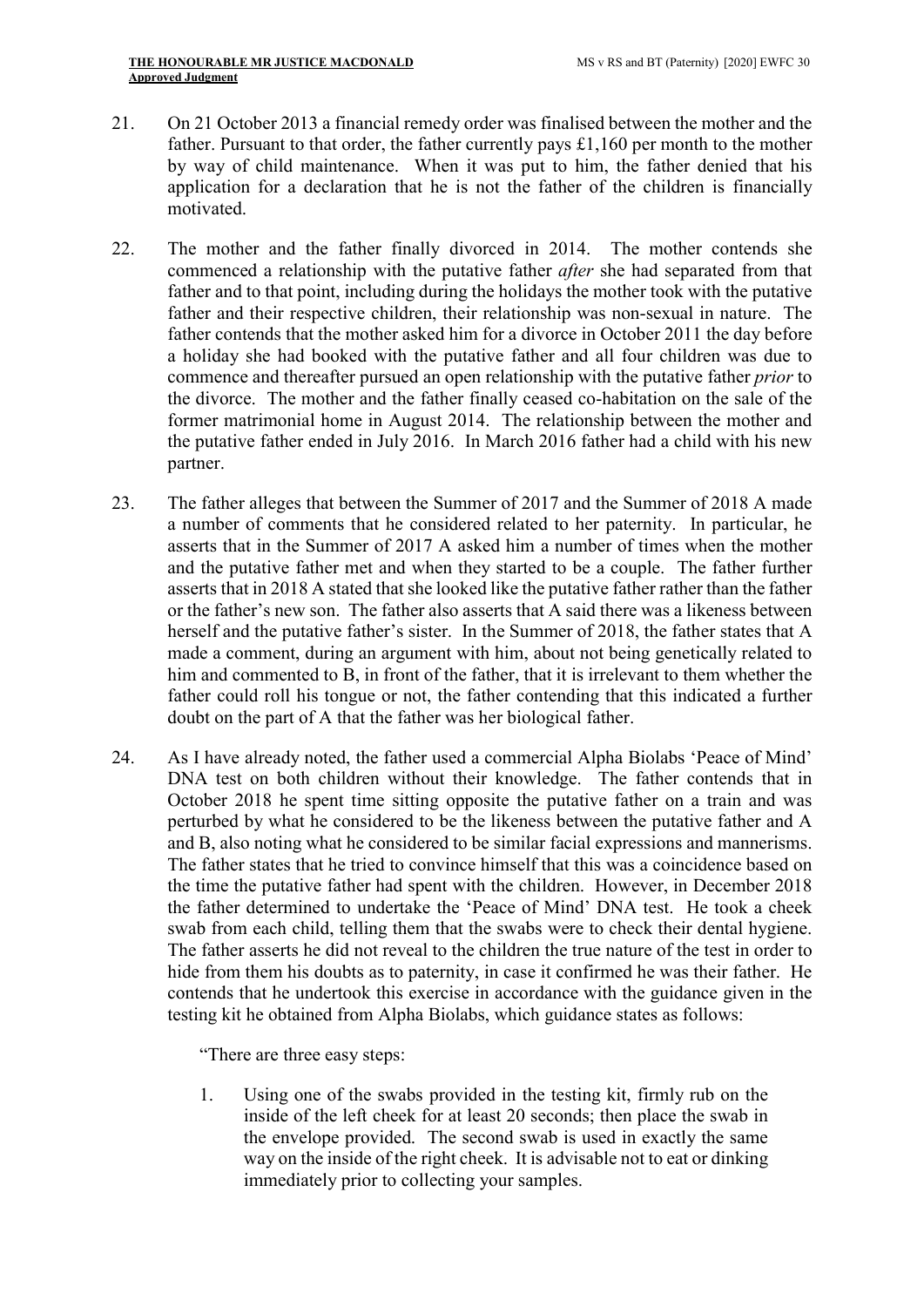- 2. Complete the details on the front of the swab envelope and seal it.
- 3. Place all the swab envelopes and the complete form in the selfaddressed return envelope and sent it back to our testing laboratory."
- 25. The results of the DNA test, stating that the father is not the biological father of either of the children, became available on 11 December 2018. I pause to note that in relation to each of the children, the DNA Profiling Test Report states as follows (the wording of each being identical save for the name of the child):

#### "Statement

A comparison of the DNA profile of MS and [name of child] does not support the hypothesis that MS is the biological father of [name of child] as 3 or more mismatches were observed between the alleged father and child.

As this is a Peace of Mind test all testing has been performed based on information provided by the client. The identity of the sample donor and the chain of custody of the samples cannot be guaranteed; therefore these results are not court admissible.

## DNA Profile Data

A technical data table, showing the comparison of the DNA markers between the tested individuals can be ordered for an additional £30.

### Conclusion

The result excludes MS as the biological father of [name of child]."

- 26. The mother made clear during her evidence that she doubts the integrity of the DNA tests performed by the father, at times even implying that he may have sent misleading samples to Alpha Biolabs. In this context, at the pre-hearing review the court directed that Alpha Biolabs provide answers to a series of questions regarding the tests, including how they compare to a forensic DNA test for use in legal proceedings. In summary Alpha Biolabs state that:
	- i) A Peace of Mind DNA test is a paternity test that is solely reliant on the information provided by the customer. It is not a witnessed test, the identification of the named donors or the chain of custody cannot be verified.
	- ii) The collection form requires the that consent for testing each child under 16 must be provided by an adult with parental responsibility.
	- iii) A legal test is a witnessed test with a full chain of custody and the entire process is overseen by sample collectors from Alpha Biolabs, who take the DNA samples and verify the individuals by checking photographic identification. There is a full chain of custody and such tests can be used for legal purposes.
	- iv) Peace of Mind tests are for information only. There is a difference between the reliability of a Peace of Mind test and a legal test as Alpha Biolabs cannot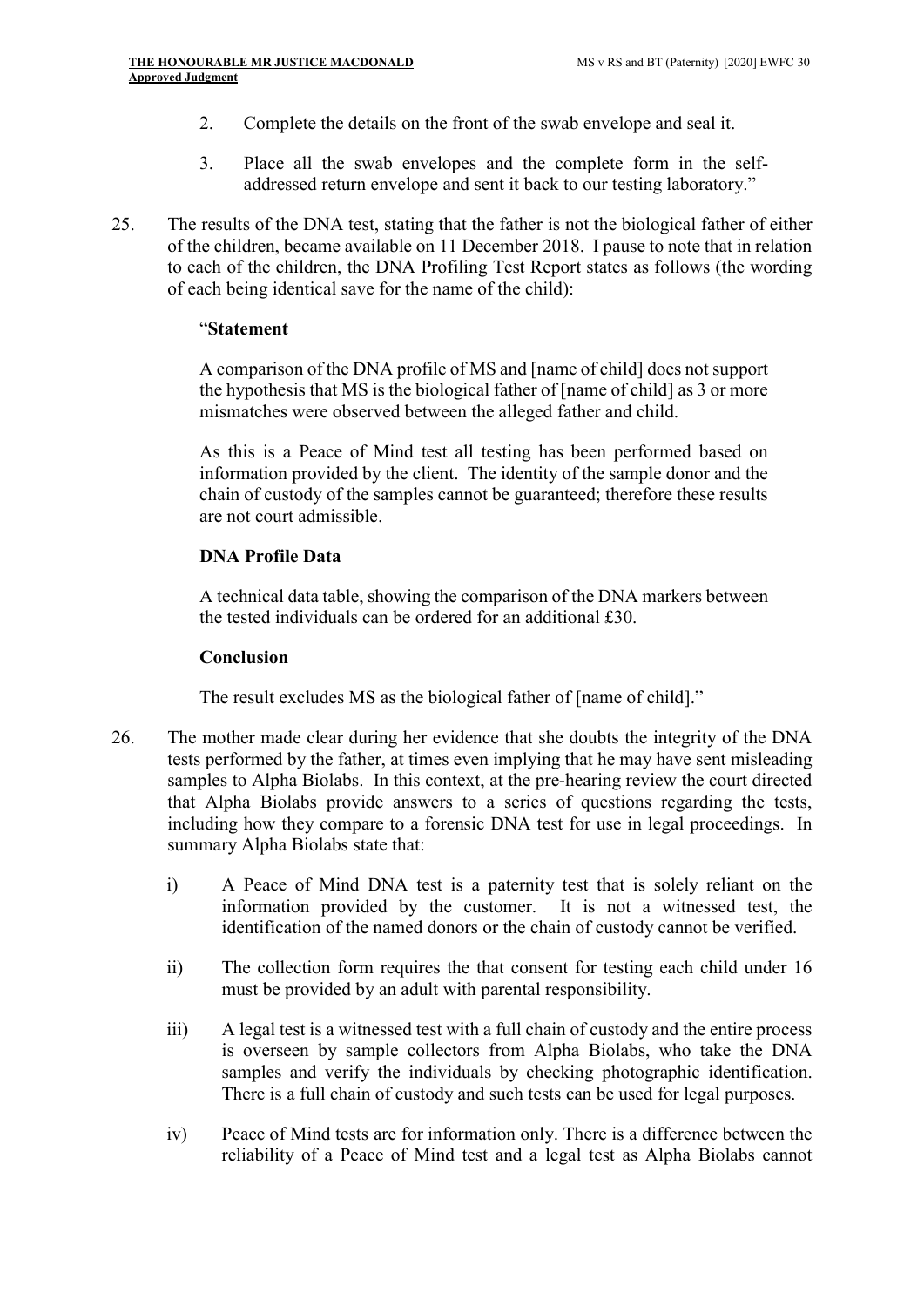guarantee that the individuals named on the test form and the DNA samples provided are correct.

- 27. The father elected not to communicate the results of the DNA test to the mother until after Christmas 2018. On 20 December 2018 the mother relocated to [location given] with the children, a move that had been the subject of tension between the father and the mother since February 2018. According to the mother, at some point after Christmas 2018 A informed her that the father was "planning something really bad".
- 28. On 30 January 2019 the father's solicitors wrote to the mother to inform her of the results of the DNA test. Following receipt of the letter containing the results, the mother states that she checked A's Internet search history and discovered she had been googling 'mouth swabs' and 'DNA testing'. It is also said that A had made mention of the subject at school. On 20 February 2019 the mother agreed to 'forensic DNA testing', meaning testing with forensic safeguards. By reply, on 26 February 2019 the father suggested the same ruse he had deployed on the children for the 'Peace of Mind' test be used for the forensic testing. The mother maintained that the children should be told the reason for the testing. In the letter of 26 February 2019 the father also asserted that the terms of the financial remedy order would have to be revisited in respect of child maintenance.
- 29. The applicant's application for a declaration of non-paternity was issued on 11 April 2019. On 1 May 2019 Recorder Samuels QC considered the jurisdictional requirements of s 55A(2) of the Family Law Act 1986 satisfied and determined that it was not necessary to invite the Attorney General to intervene pursuant to s 59 of the 1986 Act. On 29 April 2019 and 28 May 2019 the putative father indicated in writing his intention not to engage with the proceedings. On 16 July 2017, HHJ Forrester directed the solicitor for the children to write to the putative father advising him that the court may make orders declaring him to be the father of one or both of the subject children even if he continued to decline to engage in the proceedings. At a hearing on 10 October 2019 before HHJ Forrester the putative father stated that he was not willing to undergo DNA testing and made a direction that the father indicate whether he sought an order requiring the putative father to provide DNA samples and an order that such sample be tested against those taken from the children by the father. No such orders were sought by the father.
- 30. The matter came before me for directions on 20 January 2020. At that hearing, the father raised for consideration the question of whether further forensic scientific testing should be undertaken to establish the children's paternity, to include forensic samples being taken from the children. The mother indicated to the court that she would be amenable to such testing but that the children were fiercely opposed to it, as confirmed by the Children's Guardian. The putative father indicated that he would be opposed to forensic testing. Within this context, I indicated that I was not minded to direct further forensic testing and the father did not press, then or subsequently, any formal application for such a direction. It is important to note that at all points up to and including 20 January 2020, whilst the father had stated his belief that the putative father was the biological father of the children, he was not seeking a finding or declaration to that effect.

## CHILDREN'S WISHES AND FEELINGS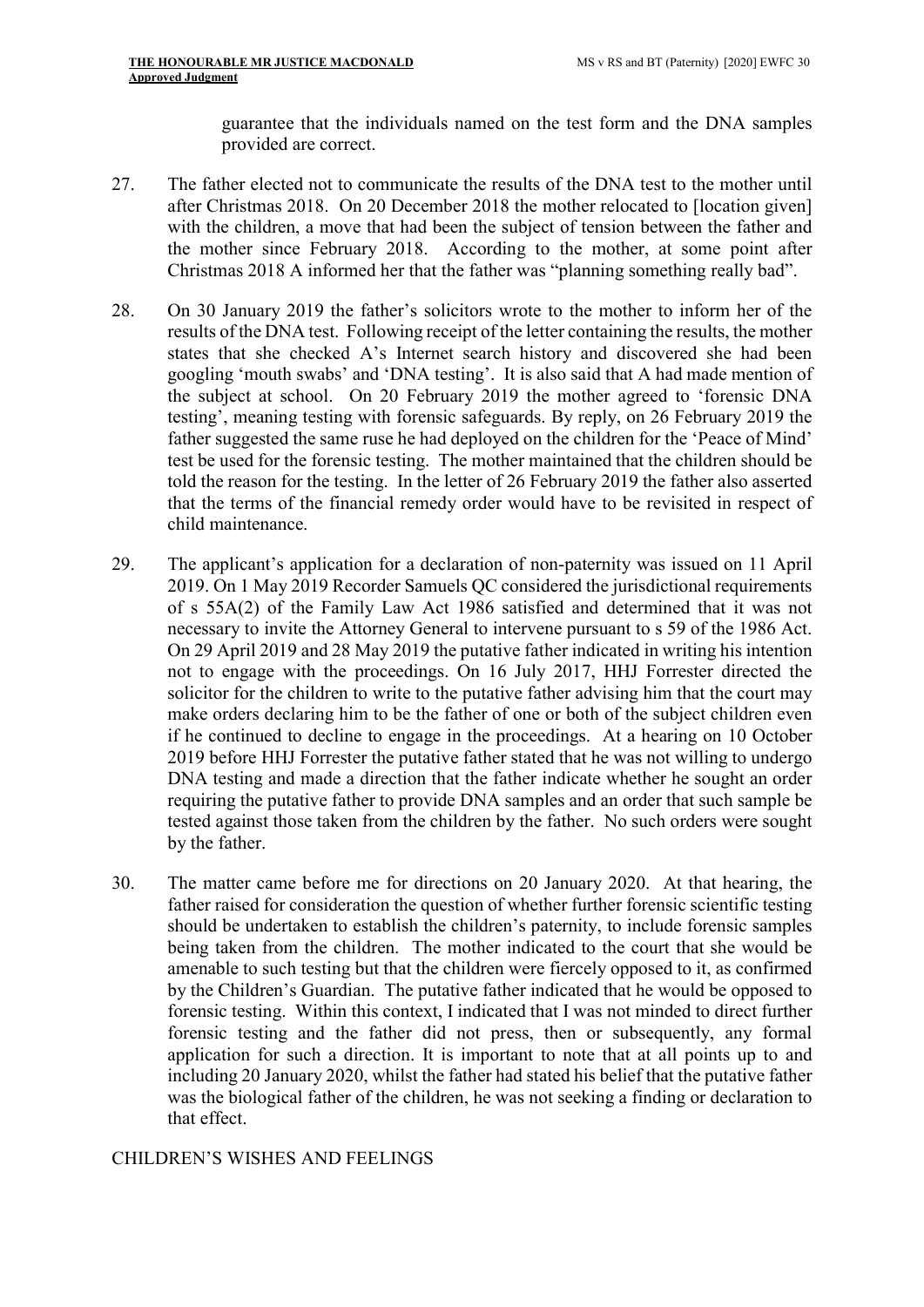- 31. On 8 July 2019 the Children's Guardian and the solicitor for the children spoke to each of the children, initially at home together and then individually at school. A stated that she was angry that her DNA had been taken in a way that she considered to be dishonest and stated that if the father had simply asked her she was likely to have consented. A declined to agree to undergo further forensic DNA testing. She considered that it made no difference to her whether she is biologically related to the father as she does not regard him as her father and does not wish to have a relationship with him. She was clear in her view that her paternity is a matter for her parents to resolve and she does not wish to be involved. A was alive to the fact that further testing could also determine whether she is a full or half sibling to B. She stated she would like to meet the judge determining the application but not before judgment.
- 32. On 8 July 2019 B's position was distinct from that articulated by his sister. He presented as betrayed and confused by both the father's application to the court and by his lack of contact. B was plainly distressed by the loss of his relationship with the father and his younger paternal sibling. B stated that he was willing to undergo further DNA testing. If such testing established that he is biologically related to the father then B would wish to have contact with him. B did not wish to meet the judge determining the application.
- 33. As a result of the meeting on 8 July 2019, the Children's Guardian considered that both children were Gillick competent on the question of whether to agree or oppose further forensic DNA testing, in that they each understood how the DNA sample would be taken and the possible results, outcomes and implications of such testing. Both children understood that a refusal on their part to undergo further DNA testing would not mean an end to the proceedings.
- 34. A further meeting took place between the children's solicitor and the children at school on 6 September 2019, initially together and then with A by herself. B indicated that he had now decided he did not want to participate in further DNA testing because he did not want to find out if the father was his biological father (stating he had only previously agreed to this course in order to recover certain items from the father's home). B indicated that he wanted to be left alone and "for all this to go away". A reiterated her objection to further forensic DNA testing, stated she would refuse any attempts to test and remained angry. Indeed, A stated that she wanted the father to "pay for what he has done" and was willing to speak to the Police. She also wanted an apology from the father. She reiterated that she was not interested in finding out who her father is. Finally, A expressed her view that the father's motivation for disputing paternity was financial and that he would "sue Mam for all the expense he has incurred in bringing us up".
- 35. On 8 November 2019 A was referred to CAMHS / Barnardo's My Time following reports by the mother that she had seen signs of self-harm on A. On 21 November 2019 A denied to the Children's Guardian that she had been self-harming but admitted struggling emotionally and wished to talk to a professional. B was also referred to CAMHS at this time following his exclusion from class for behavioural issues. In a statement filed four days later the mother reported that B had expressed suicidal thoughts and A had again self-harmed by cutting her wrists with a kitchen knife. In her written closing submissions, filed following the request of Ms Hughes to file further submissions in writing, the mother stated that B had recently thrown himself into a river.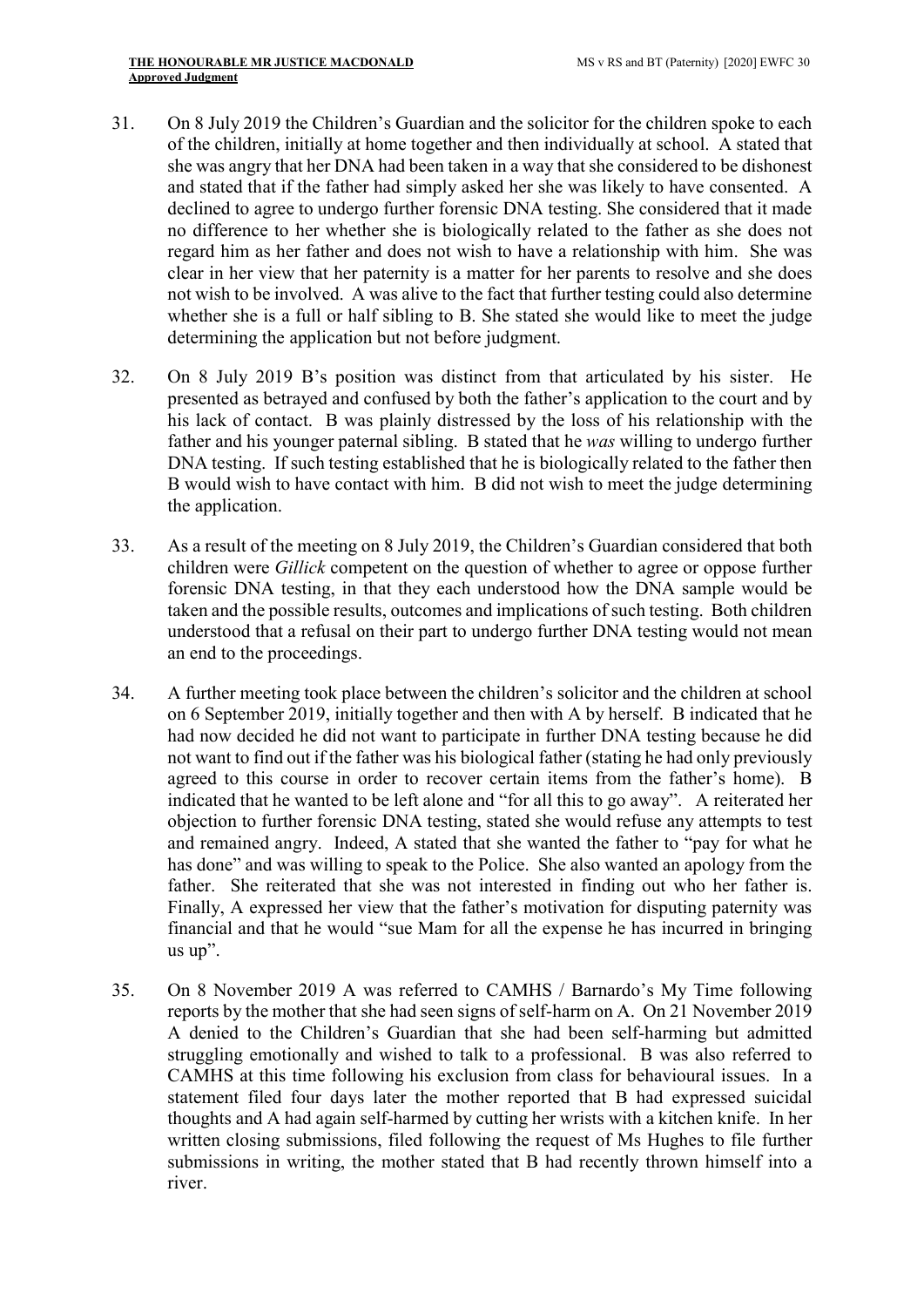- 36. On 6 December 2019 the Children's Guardian confirmed that the children had made clear to her that, in addition to refusing to undergo further and forensic DNA testing, they would not agree to the existing DNA samples taken surreptitiously by the father being used for comparison against the DNA of the adults. A wanted the samples destroyed. Both children considered that the samples had been taken from them illegally and considered that the results should not be used in court. Both again reiterated they were not prepared to provide further DNA samples for the purpose of proceedings.
- 37. Within this context, when giving her evidence Ms Huber, who is a highly experienced Children's Guardian (and who reminded me that she pre-dates CAFCASS) conceded that the general view is that children need to know their paternity as a fundamental aspect of their identity. However, Ms Huber was clear that it is significant that the court in this case is dealing with older children, and indeed children much older than those in respect of whom the issue of paternity ordinarily arises for determination. Within this context, Ms Huber reiterated her view that both children are Gillick competent on the question of further testing, that both object to further testing and that in determining the correct course, the court must acknowledge the level of anger and violation felt by A and the level of confusion felt by B caused by the actions of the father in this case and the evident distress being exhibited by both children. Within this context, Ms Huber rejected the notion that further, forensic DNA testing would provide any sense of "certainty" or "finality" for the children, given the emotional damage caused by the current situation, with which damage they will continue to wrestle.
- 38. Ms Huber was concerned in particular that any order the court made for further forensic DNA testing will be seen by the children as simply more pressure being placed upon them in relation to an issue they consider to be between the adults and in which they want no part. Ms Huber was slightly more attracted to the idea of testing being undertaken and then the results being embargoed until the children chose to know the result. She considered that if they knew that each of the adults had provided further DNA samples they *may* be more willing to have samples taken themselves. Ms Huber pointed out to the court however, that ordering teenagers to do things is almost always less successful than persuading them to do something.
- 39. On balance, having regard to the children's current emotional state and high levels of anger on the part of A and confusion on the part of B, Ms Huber maintained her view that, in circumstances where the children are Gillick competent on the issue of further DNA testing, their stated wishes and feelings with respect to further forensic testing should be respected notwithstanding that such testing is the most reliable and efficacious manner of resolving the current dispute and that, on Ms Huber's case that the evidence currently before the court is insufficient to make good the father's application.

# THE LAW

## Application for Declaration Concerning Parentage

40. The identification of the child's parentage is a fundamental aspect of the child's identity and will engage the child's right to identity under the UNCRC Arts 7 and 8 and the ECHR Art 8 (Gaskin v United Kingdom (9189) EHRR 36). In Re H (A Minor) (Blood Tests: Parental Rights) [1997] Fam 89 the Court of Appeal referred to Art 7 of the UN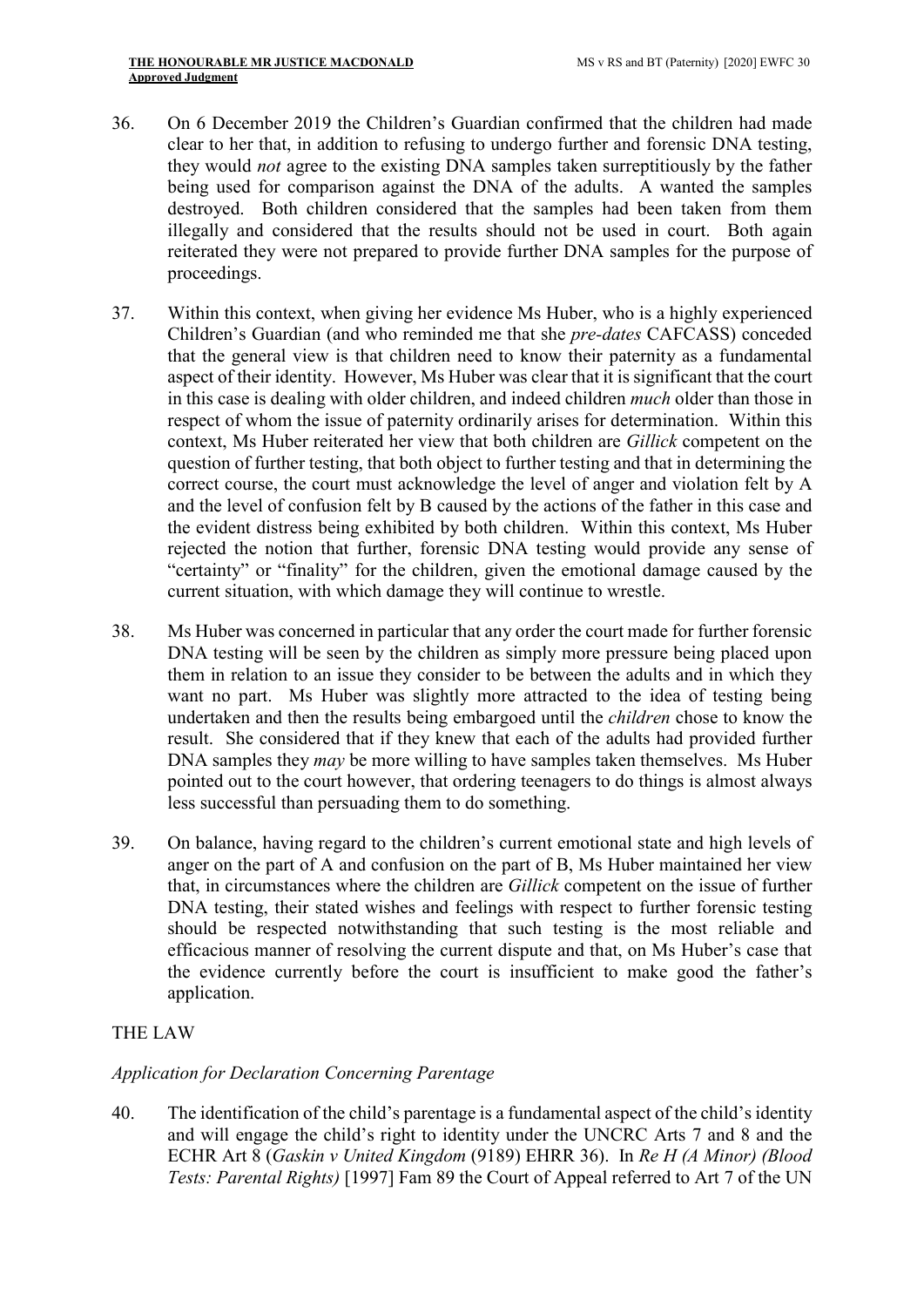Convention on the Rights of the Child in concluding that every child has the right to know the truth of his identity unless disclosure is clearly contrary to his best interests. There must be cogent reasons for denying the child that knowledge. The child's longterm interests may also be better served not just by his knowing the truth about parentage but also by the fact that the adults involved will be able to plan their future lives in light of the true situation (see Re E (A Minor) (Child Support: Blood Tests) [1994] 2 FLR 548). Within this context, it has been held that in most cases it is in the interests of the child that paternity doubts should be resolved on the best evidence and that the child should be told the truth as soon as possible and that there are few cases where the best interests of the children can be shown to be served by suppression of truth (Re T (A Child) (DNA Tests: Paternity) [2001] 2 FLR 1190). Accordingly, where parentage is in doubt the courts have taken the view that it is normally wrong to leave the matter unresolved (see Re P (Identity of Mother) [2012] 1 FLR 351) and that the interests of justice are best served by the ascertainment of the truth  $(H \text{ and } A \text{ } (P \text{ at} \text{ } h)$ Blood Test) [2002] 1 FLR 1145).

- 41. However, and of relevance in this case, it is also important not to allow these cardinal principles, born of adult views of the importance of a child knowing his or her paternity, to obscure the fact that the child may also have strong views over the value of the right to know the identity of his or her father. What has been referred to as a judicial expectation that all children must accept the importance of knowing their origins (see Fortin, J Children's right to know their origins – too far, too fast? [2009] CFLQ 336).
- 42. It is also important to bear in mind from the outset, as Black LJ (as she then was) noted in Re S (A Child)(Declaration of Parentage) [2012] All ER (D) 140 (Aug) at [24], that the question of parentage is a question that concerns more than just the child or children whose parentage is in doubt and, accordingly, that:

"Issues of status, such as parentage, can be expected to be approached with some formality. They concern not only the individual but also the public generally which has an interest in the status of an individual being spelled out accurately and in clear terms and recorded in properly maintained records."

And at [37]:

"[37] I think there was also a failure on the part of the Recorder to give full weight to the public interest aspect of a status issue such as this. This is seen in the conflation in the judgment of the considerations under section 55A(5) and section 58 and also in his concentration upon the desirability of J making an informed choice as to whether his father was named on his birth certificate ... I am not suggesting that the desirability of a child being involved in the decision is necessarily a completely irrelevant consideration but it must be borne in mind that it is not given to most to choose who is named on their birth certificate and the system of public records would be seriously undermined if it were."

43. Within this context, an application for a declaration concerning parentage is governed by s 55A of the Family Law Act 1986. Section 55A(1) provides for any person to apply to the High Court for a declaration as to whether or not that person is the parent of another person. Where one of the persons named in the application is a child then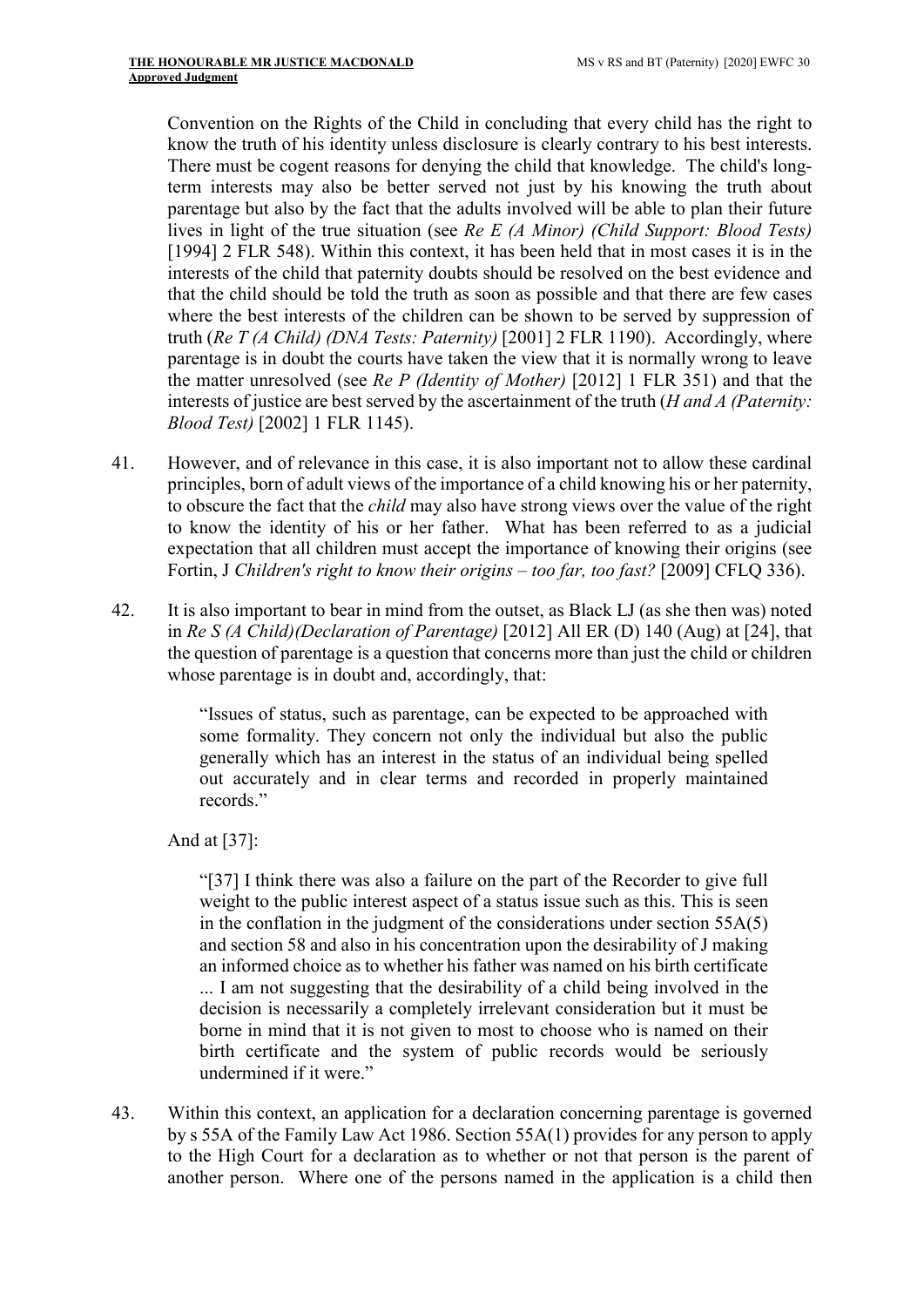pursuant to s 55A(5) of the 1986 Act the court may refuse to hear the application if it considers that the determination of the application would not be in the best interests of the child. Pursuant to  $s$  55A(6), if the court decides to refuse to hear the application on the grounds that its determination would not be in the child's best interests, it may order that the applicant may not apply again for the same declaration without the permission of the court.

44. With respect to the question of best interests in the context of the court's discretion pursuant to Section 55A(5) to refuse to hear such an application if it is not in the children's best interests to do so, in Re S (Declaration of Parentage) Black LJ observed as follows at:

> "[31] Returning to the sphere of declarations of parentage, it may be helpful, in order to examine how section 55A and section 58 interrelate, to take the example of a teenage child who is aware of the application for a declaration of parentage by a man who claims to be his or her father and who threatens that he or she will commit suicide if the man's application is permitted to proceed. A psychiatrist gives evidence that he considers the threat to be genuine and that, should the proceedings continue, the child is at serious risk of emotional harm at the very least. Section 55A(5) would enable the court to refuse to entertain the father's claim for a declaration on the basis that the determination of the application would not be in the best interests of the child.

> [32] I have deliberately chosen an example in which the application of section 55A(5) is obvious but there may well be cases in which the facts were less radical but the court would still exercise its power under section 55A(5). I would have thought that the examples in Professor Cretney's book of the child conceived in a rape or the child who is settled with adopters would potentially give rise to a power under section 55A(5) to refuse to hear the application. I question whether it is likely that a case would avoid being derailed at the section 55A(5) stage, proceed to a determination of the fact of parentage, and then throw up welfare considerations which would make it manifestly contrary to public policy to grant a declaration."

- 45. In considering whether it can be said that to hear the application is not in the children's best interests (and further highlighting why facts justifying such a conclusion will generally, but not always be radical in nature) the right of the child to know, and the importance of the child knowing his or her paternity is a factor that must also be weighed in the balance, subject to the matters set out above.
- 46. It is also important to note in the context of the question of whether determining the father's application is in the best interests of the children that proceedings concerning the establishment of, or challenge against paternity concern father's private life under Art 8. Any decision by the court to reject the father's request to legally determine whether he is the father of the children would thus constitute an interference with his right to respect for family life unless it is in accordance with the law, pursues an aim or aims that are legitimate and can be regarded as necessary in a democratic society (see Ahreus v Germany [2012] 2 FLR 483 at [60-[62]). These requirements would in all likelihood be met by a conclusion that determining the application would not be in the child's best interests pursuant to s 55A(5) of the 1986 Act in circumstances where, in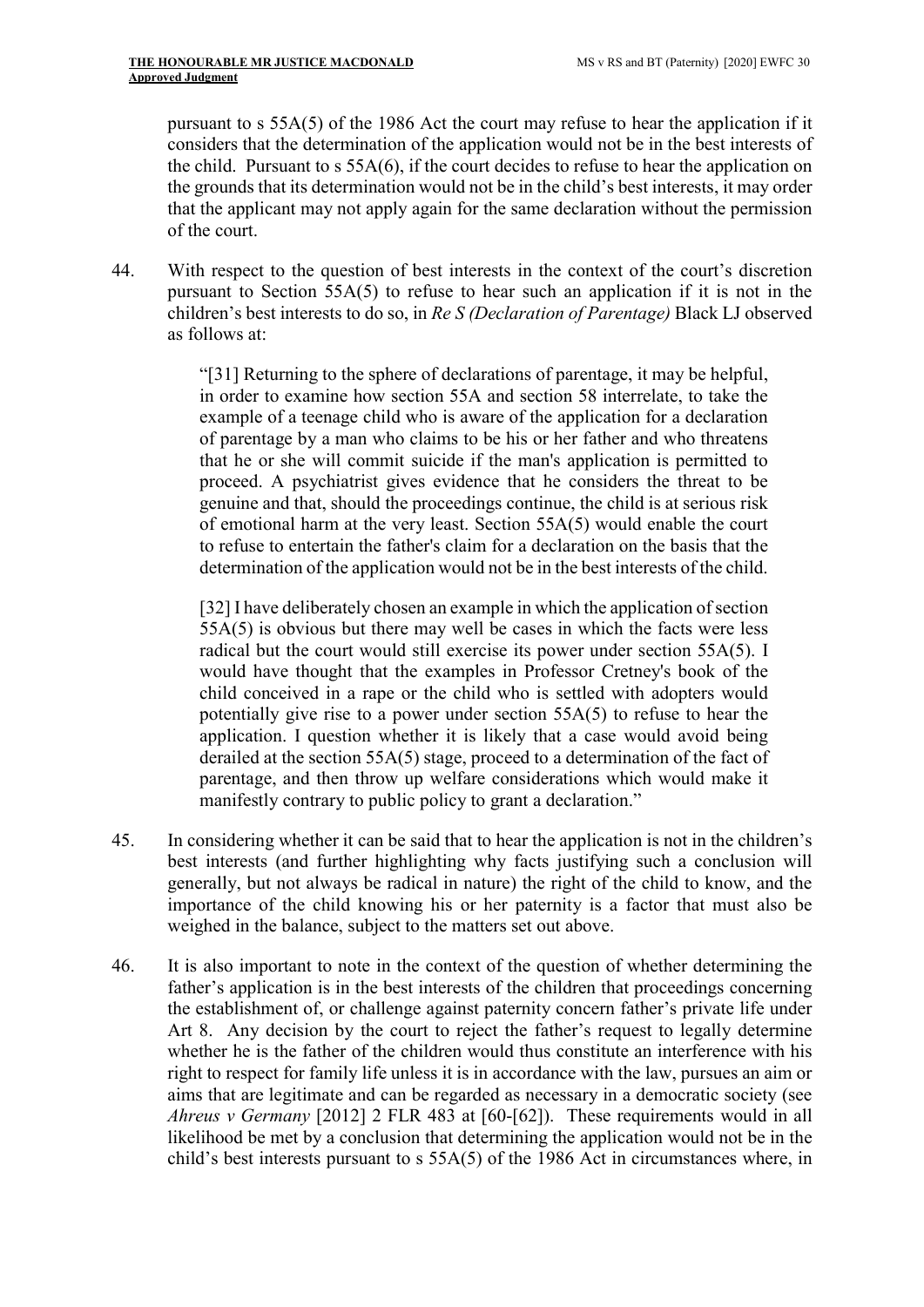balancing the competing rights of the child and the parent, the child's best interests are paramount.

- 47. Where the court determines that it will deal with the application then, pursuant to s 58(1) of the Family Law Act 1986, where the applicant for a declaration proves the truth of the proposition to be decided to the satisfaction of the court, the court shall make the declaration unless to do so would be manifestly contrary to public policy. Pursuant to s 58 in deciding whether the truth of the proposition has been proved the court is deciding whether a fact is established, in this case whether a man is the father of a child. It is not taking a discretionary welfare decision or making a value judgment (see Re S (A Child)(Declaration of Parentage) at [23]).
- 48. In this case, the subject children were born to the mother at a time that she was married to the father. In the circumstances, answering the question of whether the father has, for the purpose of s 58(1) of the 1986 Act, proved to the satisfaction of the court that he is not the father of the children involves consideration of the effect of the presumption of legitimacy and the circumstances in which that presumption can be rebutted (whilst the Family Law Reform Act 1987 removed the terms "legitimate" and "illegitimate" from the legal lexicon, the Act does not abolish the concept and status of legitimacy and illegitimacy and the presumption of legitimacy remains part of English law (see In re Moynihan [2000] 1 FLR 113).

# Presumption of Legitimacy

49. At common law, when a child is born to a married woman there is a presumption in law that her husband is the father of the child (based on the Roman law maxim pater est quem nuptiae demonstrant or, literally, the father is he whom the marriage points out). This legal presumption applies where the child could have been conceived during the subsistence of the marriage. The presumption of legitimacy is rebuttable by evidence of circumstances proving to the contrary (Banbury Peerage Case (1811) 1 Sim & St 153). Where there is a dispute regarding paternity, the presumption merely determines the burden of proof (S v S, W v Official Solicitor [1970] 3 All ER 107). That burden of proof lies on the person seeking to rebut the presumption, in this case the father. It is of note in this context, that it has been held that if a legal presumption is allowed to prevail over biological and social reality this may amount to a breach of Art 8 (see Znamenskaya v Russia (Application No 77785/01) [2005] 2 FCR 406).

## Standard of Proof for Rebuttal of Presumption

50. With respect to the standard of proof required to be met to rebut the presumption of legitimacy, s 26 of the Family Law Reform Act 1969 provides as follows:

## "26 Rebuttal of presumption as to legitimacy and illegitimacy

Any presumption of law as to the legitimacy or illegitimacy of any person may in any civil proceedings be rebutted by evidence which shows that it is more probable than not that that person is illegitimate or legitimate, as the case may be, and it shall not be necessary to prove that fact beyond reasonable doubt in order to rebut the presumption."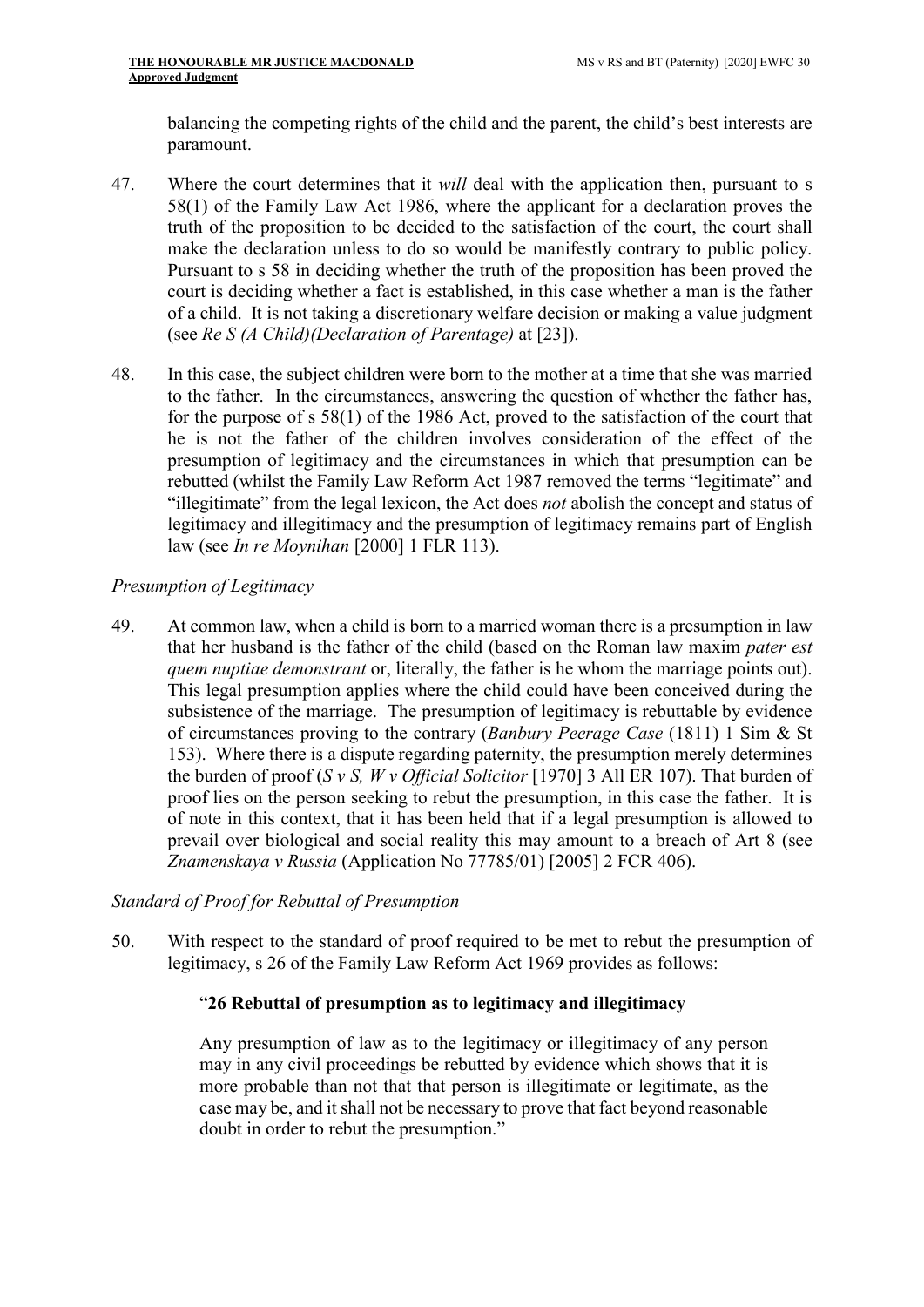- 51. Older authorities have suggested that the standard of proof under s.26 of the 1969 Act is related to the gravity of the issue being determined. In Re JS (A Minor) [1980] 1 All ER 1061, a case where s 26 of the 1969 Act was not in issue, Ormrod LJ held that the in determining the standard of proof in relation to questions of paternity the court must take into account the gravity of the decision and determine the degree of probability which is proportionate to the subject matter. In *Serio* v *Serio* [1983] 4 FLR 746 the Court of Appeal, relying on the decisions of Lord Denning in Bater v Bater [1951] P 35 and Blyth v Blyth [1966] AC 643, held that in a case of disputed paternity the standard of proof required to rebut the presumption is a standard commensurate with the seriousness of the issue involved, which standard is a higher degree of probability than in other civil matters as it is difficult to imagine an issue in civil proceedings of greater gravity. This analysis was accepted by Lord Jauncey and Lord Slynn in Re Moynihan [2000] 1 FLR 113 at [119] and [123] respectively.
- 52. The cases of Re JS (A Minor) and Serio v Serio were however, decided prior to the decisions of the House of Lords in Re H and others (minors) (sexual abuse: standard of proof) [1996] AC 563 and Re B (Care Proceedings: Standard of Proof) [2009] 1 AC 11, which also post-dated Re Moynihan. Whilst the presumption of legitimacy is a presumption of law, the question of whether that presumption can be rebutted for the purposes of s 26 of the Family Law Reform Act 1969, i.e. the question of whether a man is the father of a child, is a question of fact (see Re S (A Child)(Declaration of Parentage) [2012] All ER (D) 140 (Aug)). In this context, in Re H and others (minors) (sexual abuse: standard of proof) Lord Lloyd of Berwick concluded as follows with respect to the standard of proof in s 26 of the Family Law Reform Act 1969:

"Another indirect pointer may be found in section 26 of the Family Law Reform Act 1969. At common law the presumption of legitimacy could only be rebutted by proof beyond reasonable doubt. This was one of the considerations which led the House to its conclusion in Preston-Jones v Preston-Jones [1951] A.C. 391. By section 26 of the Act of 1969 the presumption can now be rebutted on a simple balance of probabilities. Although in Serio v. Serio (1983) 4 F.L.R. 756, 763 the Court of Appeal held that the standard of proof should be "commensurate with the seriousness of the issue involved" (in other words, that it might require more than a mere balance of probabilities), this seems to read words into the statute which are not there. If the legislature has ordained that the presumption of legitimacy can be rebutted on a simple balance of probabilities, I have no great difficulty in concluding that section 31(2) requires a simple balance of probabilities, and no more, even when there is a serious allegation of sexual abuse."

53. Within this context, and again in relation to the burden of proof applicable to the threshold and welfare stages in proceedings under Part IV of the Children Act 1989, in Re B Lord Hoffman confirmed at [2] that:

> "If a legal rule requires a fact to be proved (a "fact in issue"), a judge or jury must decide whether or not it happened. There is no room for a finding that it might have happened. The law operates a binary system in which the only values are zero and one. The fact either happened or it did not. If the tribunal is left in doubt, the doubt is resolved by a rule that one party or the other carries the burden of proof. If the party who bears the burden of proof fails to discharge it, a value of zero is returned and the fact is treated as not having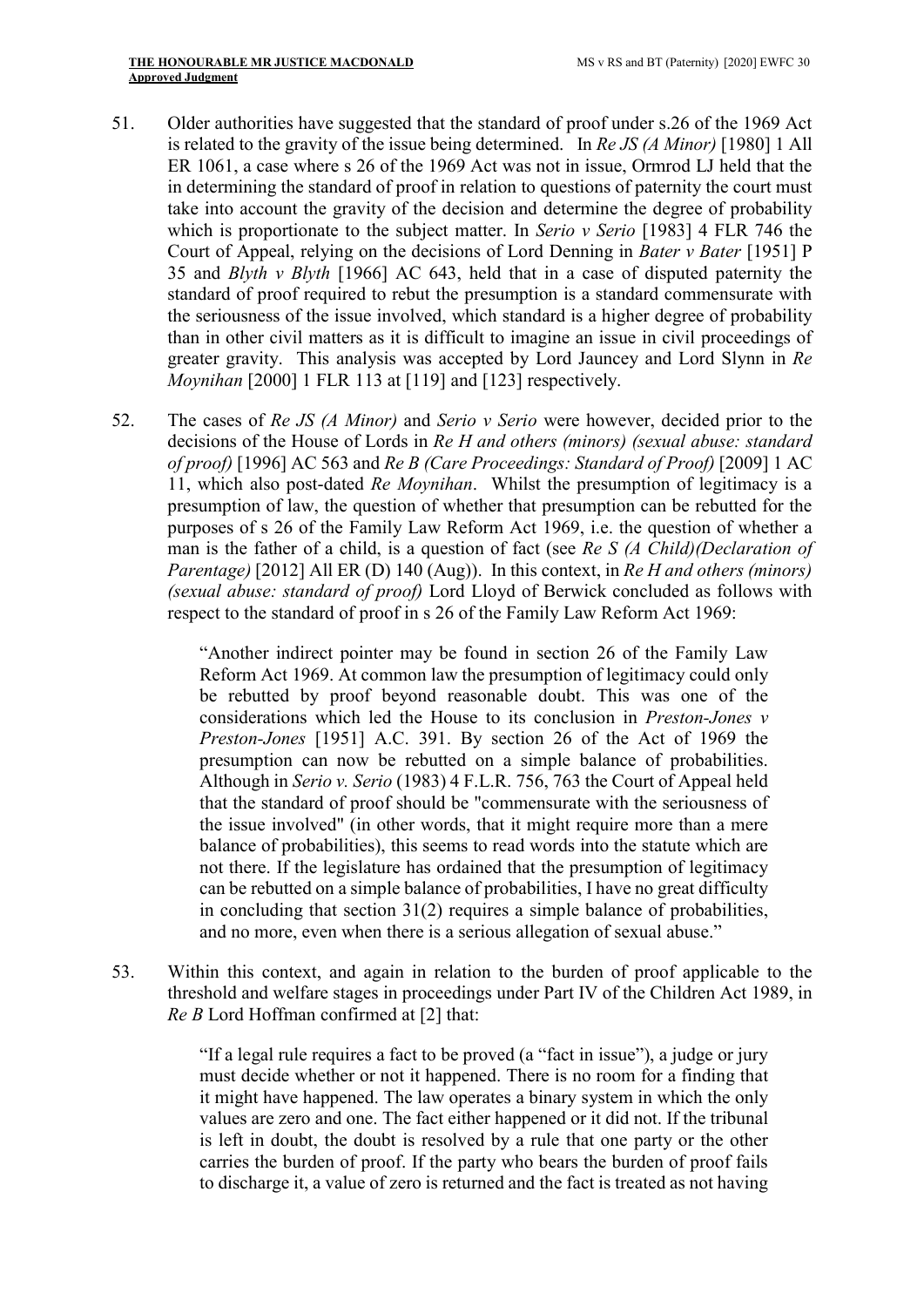happened. If he does discharge it, a value of one is returned and the fact is treated as having happened."

54. As to the nature of the standard of proof where the law requires the relevant fact to be proved on the balance of probabilities, in Re B Lord Hoffman made clear at [13] that:

> "I think that the time has come to say, once and for all, that there is only one civil standard of proof and that is proof that the fact in issue more probably occurred than not."

And at [15] that:

"There is only one rule of law, namely that the occurrence of the fact in issue must be proved to have been more probable than not. Common sense, not law, requires that in deciding this question, regard should be had, to whatever extent appropriate, to inherent probabilities."

And Baroness Hale at [69] and [70]:

"[69] There are some proceedings, though civil in form, whose nature is such that it is appropriate to apply the criminal standard of proof. Divorce proceedings in the olden days of the matrimonial "offence" may have been another example: see Bater v Bater [1951] P 35 . But care proceedings are not of that nature. They are not there to punish or to deter anyone. The consequences of breaking a care order are not penal. Care proceedings are there to protect a child from harm. The consequences for the child of getting it wrong are equally serious either way.

[70] My Lords, for that reason I would go further and announce loud and clear that the standard of proof in finding the facts necessary to establish the threshold under section 31(2) or the welfare considerations in section 1 of the 1989 Act is the simple balance of probabilities, neither more nor less. Neither the seriousness of the allegation nor the seriousness of the consequences should make any difference to the standard of proof to be applied in determining the facts. The inherent probabilities are simply something to be taken into account, where relevant, in deciding where the truth lies."

55. It is of note that in both Re H and others (minors) (sexual abuse: standard of proof) and Re B (Care Proceedings: Standard of Proof) the House of Lords reached these conclusions in the context of decisions which are, like decisions as to paternity, of great consequence, namely the potential removal of children from the care of their parents. Further, it is of note that in reaching its decision the House of Lords was referred to, and considered Bater v Bater [1951] P 35, Blyth v Blyth [1966] AC 643 and Hornal v Neuberger Products Ltd [1957] 1 QB 247 in this context, which authorities had formed the basis of the view of the Court of Appeal in Re JS and Serio v Serio that the standard of proof in s 26 of the Family Law Reform Act 1969 was enhanced by the gravity of the decision being determined. Finally, as noted by Lord Lloyd in Re H and others (minors) (sexual abuse: standard of proof) there is no suggestion on the face of s 26 of the 1969 Act that the applicable civil standard of proof is somehow enhanced.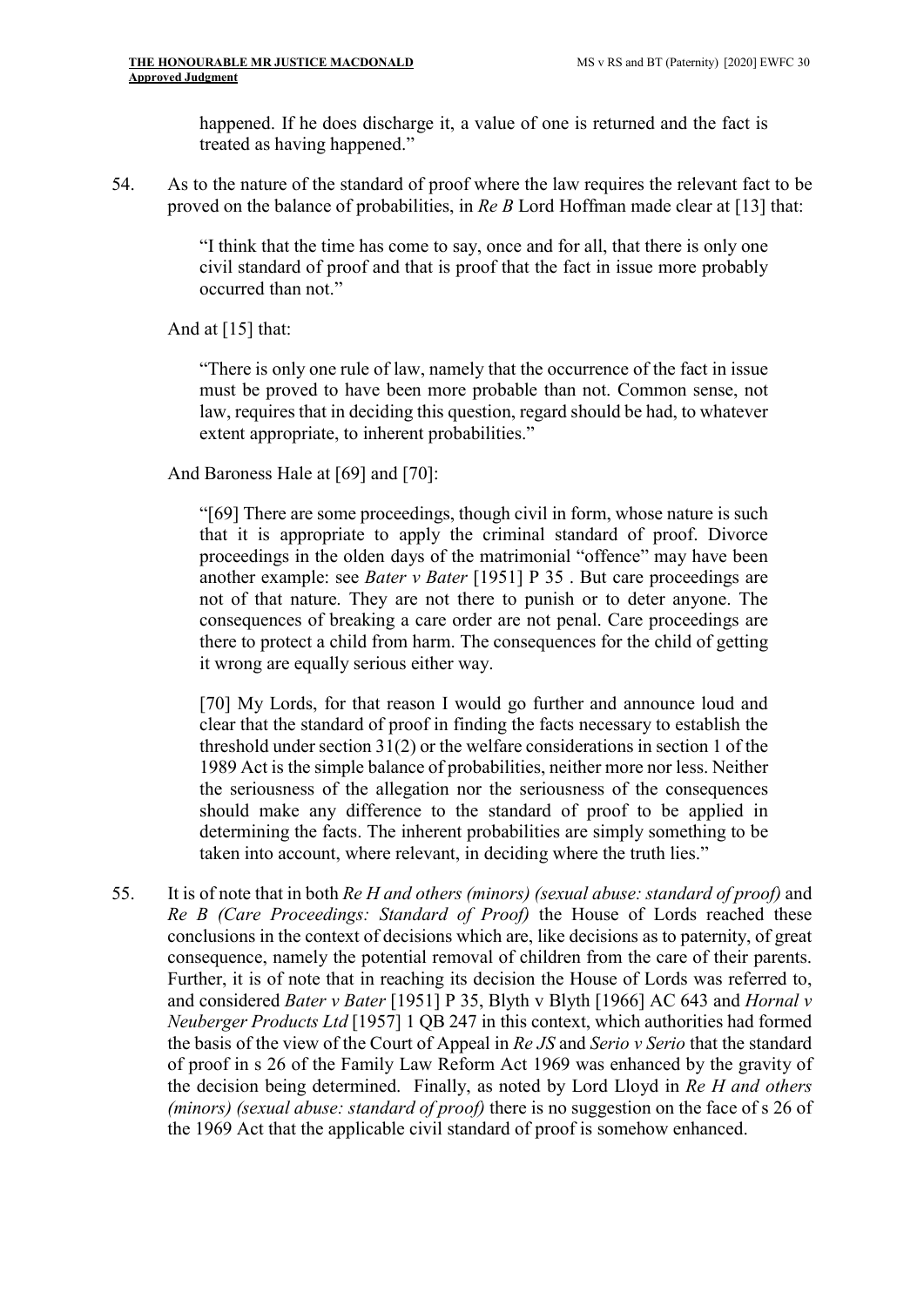56. In these circumstances, whilst conscious of the older Court of Appeal authority in Re JS and Serio v Serio, that the approach in the latter was approved by the House of Lords in Re Moynihan, that the observations made by the House of Lords in Re H and others (minors) (sexual abuse: standard of proof) were obiter and that in Re B (Care Proceedings: Standard of Proof) the House of Lords concerned a different statutory provision, in determining the issues of paternity before the court I am confident that I should proceed on the basis of the decision of the House of Lords in Re B and apply as the standard of proof the simple balance of probabilities without any amendment to that standard of proof to reflect the gravity of the questions posed (see also Re M and N (Twins: Relinquished Babies: Parentage) [2018] 1 FLR 293 at [19]).

### Evidence to Rebut the Presumption

- 57. The fact that the court is proceeding on the basis of the simple balance of probabilities does not alter the fact that, as made clear by Cobb J in M and T (Twins: Relinquished Babies: Parentage) [2018] 1 FLR 293, a declaration of parentage is significant and should not be based on potentially unreliable evidence.
- 58. As Thorpe LJ made clear in Re H (Paternity: Blood Tests), in the modern era the court should, ideally, be furnished with the best available science and not confined to such unsatisfactory alternatives as presumptions and inferences when determining the question of paternity. Pursuant to the Family Law Reform Act 1969 s 20(1) in any civil proceedings in which the parentage of any person falls to be determined, the court has a discretion, either of its own motion or on an application by a party to the proceedings, to give a direction (a) for the use of scientific tests to ascertain whether they show that a party to the proceedings is or is not the father or mother of that person, and (b) for the taking, within a period specified in the direction, of bodily samples from all or any of the following, namely that person, any party alleged to be the father or mother of that person and any other party to the proceedings. In deciding whether to make a direction for testing, the proper approach is that the court should permit a scientific test unless it is satisfied that to do so would be against the child's interests, having weighed those interests against the competing interests of the adults who will be affected one way or another, according to whether the application to test is granted or refused (see  $S v S$ , W v Official Solicitor [1972] AC 24). The taking of samples from children should only be undertaken pursuant to the express order of the court (see Re F (children) (DNA evidence) [2008] 1 FLR 348.
- 59. With respect to compelling participation in tests, the Family Law Reform Act 1969 s 20(1) as amended provides that a person cannot be compelled to provide a sample and a sample cannot be taken without their consent. A sample may be taken from child notwithstanding the carers refusal to consent pursuant to the Family Law Reform Act 1969 s 21(3). With respect to children under 16 who are considered Gillick competent, if a child is of sufficient understanding he or she may refuse to submit to medical examination or other assessment (see L v P (Paternity Test: Child's Objections) [2013] 1 FLR 578). It is generally unwise to subject a child who is able to understand the purpose and implications of testing to testing against that child's will (see S  $v$  S, W  $v$ Official Solicitor [1972] AC 24 at [47]-[48] and Re JS (A Minor) [1981] Fam 22 at 30).
- 60. Whatever the position in respect of Gillick competence, a refusal to consent on the part of the child will always raise the issue of the child's welfare  $(L v P$  (paternity test: child's objection) [2013] 1 FLR 578 at [17]). In Re D (paternity) [2007] 2 FLR Hedley J did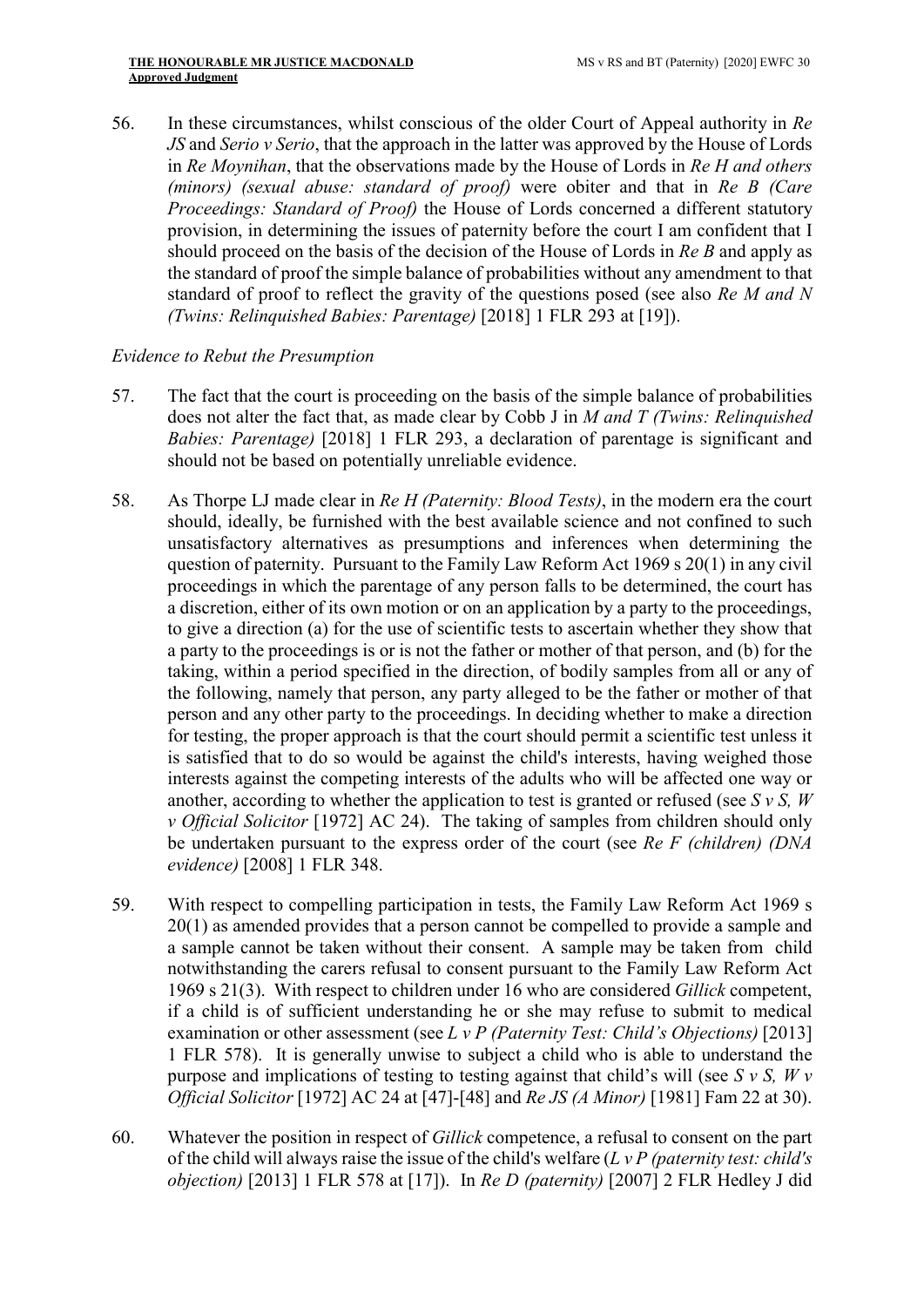not find the child to be Gillick competent on the question of DNA testing but was satisfied that the child was a troubled and angry young person who was strongly opposed to the application for testing and that he understood the issues involved. Within this context, Hedley J decided it was not in the child's best interests at that stage in his life to press the question of testing. Instead, Hedley J ordered that the adults supply DNA samples and that they be stored so that if the child later wanted testing to be completed, it could be performed quickly. However, where the court is satisfied that a child should not be compelled to submit to testing, this does not in all cases preclude the court from finally determining the issue of paternity (Re P (Identity of the Mother) [2012] 1 FLR 351).

- 61. Where the court orders DNA testing, the procedure to be applied is set out in the Blood Tests (Evidence of Paternity) Regulations 1971 (SI 1971/1861). The 1971 Regulations have been amended with The Blood Tests (Evidence of Paternity) (Amendment) Regulations 2015 (SI 2015/1834) which came into force on 23 November 2015. The regulations emphasise the need to ensure the forensic integrity of such testing by stipulating the manner in which samples that will be used for paternity testing should be taken, handled and processed.
- 62. Reports obtained by parties themselves prior to commencement of proceedings can be admitted at the court's discretion. However, having emphasised that continuity of handling of samples from testing to recording of results are every bit as crucial as the quality of the science and intrinsic to the reliability of the conclusions, that without rigorous procedural safeguards the science is worthless and that this is the reason for the relevant regulations having been promulgated, in Re F (children) (DNA evidence) [2008] 1 FLR 348 Anthony Hayden QC (as he then was) held that it is likely that any procedural or professional deficiencies that are identified in the testing will make it impossible for the court to rely on its conclusions. In Re  $F$  (children) (DNA evidence) the difficulty was that the link between donor and sample could not be assured.
- 63. Pursuant to the Family Law Reform Act 1969 s 23(1), if a person refuses to give a sample for testing, the court is entitled to draw any inference as appears proper, and, in the absence of a reasonable explanation for the refusal (see McVeigh v Beattie [1988] Fam 69). The court may find proven forensically what the person, by his refusal, has prevented from being established scientifically (see Re G (Parentage: Blood Sample) [1997] 1 FLR 360). The court's power to draw an adverse inference based on a refusal by an adult to undergo testing is wholly at large, is unconfined and is wide enough to extend to an inference of the child's *actual* paternity (see Re A (A Minor)(Paternity: Refusal of Blood Test) [1994] 2 FLR 463 at 473). Indeed, the court is entitled to draw the inference that a putative father is the father of a child by his refusal to submit to tests even where there exists a presumption that the child is the legitimate child of another man, Scott-Baker J holding in  $F v$  Child Support Agency [1999] 2 FLR 244 that "it seems to me plain that, even where there is a presumption of legitimacy, a putative father still declines to give a blood test at his peril when ordered to do so by the court". The drawing of an adverse inference, based on a refusal to provide a sample, is for the trial judge on the facts of the particular case and does not require a separate fact finding hearing (Re P (Identity of Mother) [2012] 1 FLR 351).
- 64. In order to avoid the adverse inference being drawn, the person who refuses testing must advance very clear reasons, which it would be just and reasonable to maintain, for refusing to undergo tests. In this respect, the father in this case relies on the following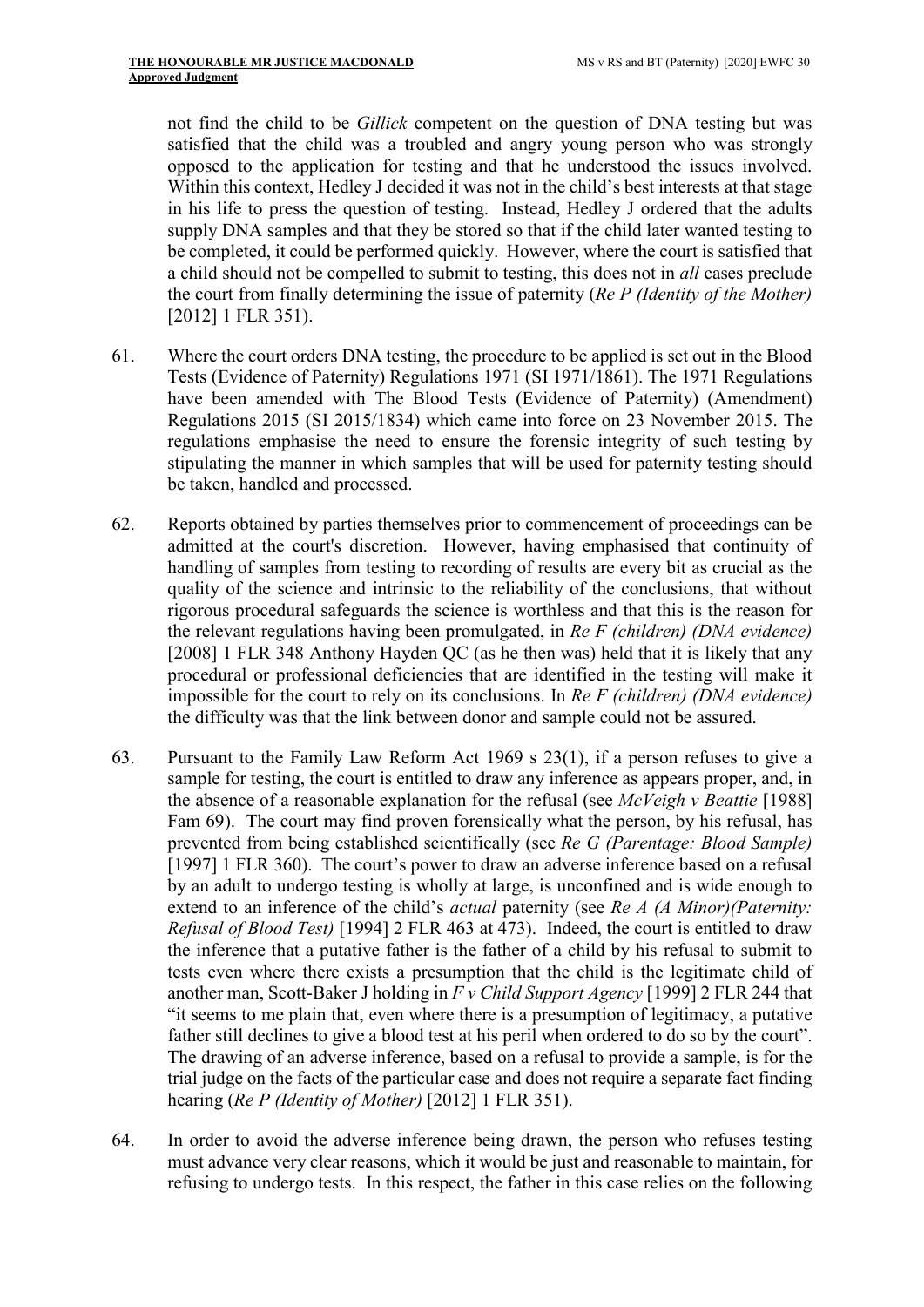observations of Waite LJ in Re A (A Minor)(Paternity: Refusal of Blood Test) [1994] 2 FLR 463 at 473).

"The starting-point must be that the old uncertainties which formerly surrounded issues of disputed paternity when a mother had been sexually involved with two or more men at the time of conception are now banished altogether. Genetic testing, already advanced to a high degree of probability through the negative techniques of exclusion, has now moved on to the point where it has become possible to achieved positive certainty. That has had a profound effect on cases like the present, where a mother has been having relations with different men at the time of conception. Any man who is unsure of his own paternity and harbours the least doubt as to whether the child he is alleged to have fathered may be that of another man now has it within his power to set all doubt at test by submitting to a test. It has ceased, therefore, to be possible for any man in such circumstances to be forced against his will to accept paternity of a child whom he does not believe to be his. Against that background of law and scientific advance, it seems to me to follow, both in justice and in common sense, that if a mother makes a claim against one of the possible fathers, and he chooses to exercise his right not to submit to be tested, the inference that he is the father of the child should be virtually inescapable. He would certainly have to advance very clear and cogent reasons for this refusal to be tested – reasons which it would be just and fair and reasonable for him to be allowed to maintain."

In Re G (Parentage: Blood Sample) [1997] 1 FLR 360 Thorpe LJ put the matter as follows at 367D:

"The court must be astute to discern what are the real motivations behind the refusal. It should look critically at any proffered explanation or justification. It should only uphold an explanation that is objectively valid, demonstrating rationality, logicality, and consistency. Anything else will usually lead to an adverse inference."

- 65. Where no scientific samples, or acceptable scientific samples are available, other evidence may still permit the court to determine the application (see  $WvK$  (Proof of Paternity) [1988] 1 FLR 86. The evidence of a husband and wife is admissible in any proceedings to provide that marital intercourse did or did not take place (see Matrimonial Causes Act 1973 s 48(1)). The court may rely on evidence proving to the requisite standard that the husband did not have intercourse with his wife at the relevant time. Evidence that sexual intercourse did not take place is capable of rebutting the presumption (see Whitton v Garner [1965] 1 WLR 313). It is not sufficient to show only that opportunities for sexual intercourse existed as this is not conclusive that it took place (see Morris v Davies (1837) 5 CL & Fin 163 at 252).
- 66. If the mother gives evidence that sexual intercourse took place at the relevant time it is for the putative father to rebut that evidence (see L v K [1985] 1 All ER 961). Once it is established that the spouses had intercourse at the relevant time, the husband must show that the child is not the issue of that intercourse to rebut the presumption. The presumption is not rebutted merely by proving that someone else had sexual intercourse with the wife (see Gardner v Gardner (1877) 2 App Cas 723 at 737 to 738 per Lord Blackburn). The fact that the wife has committed adultery does not per se rebut the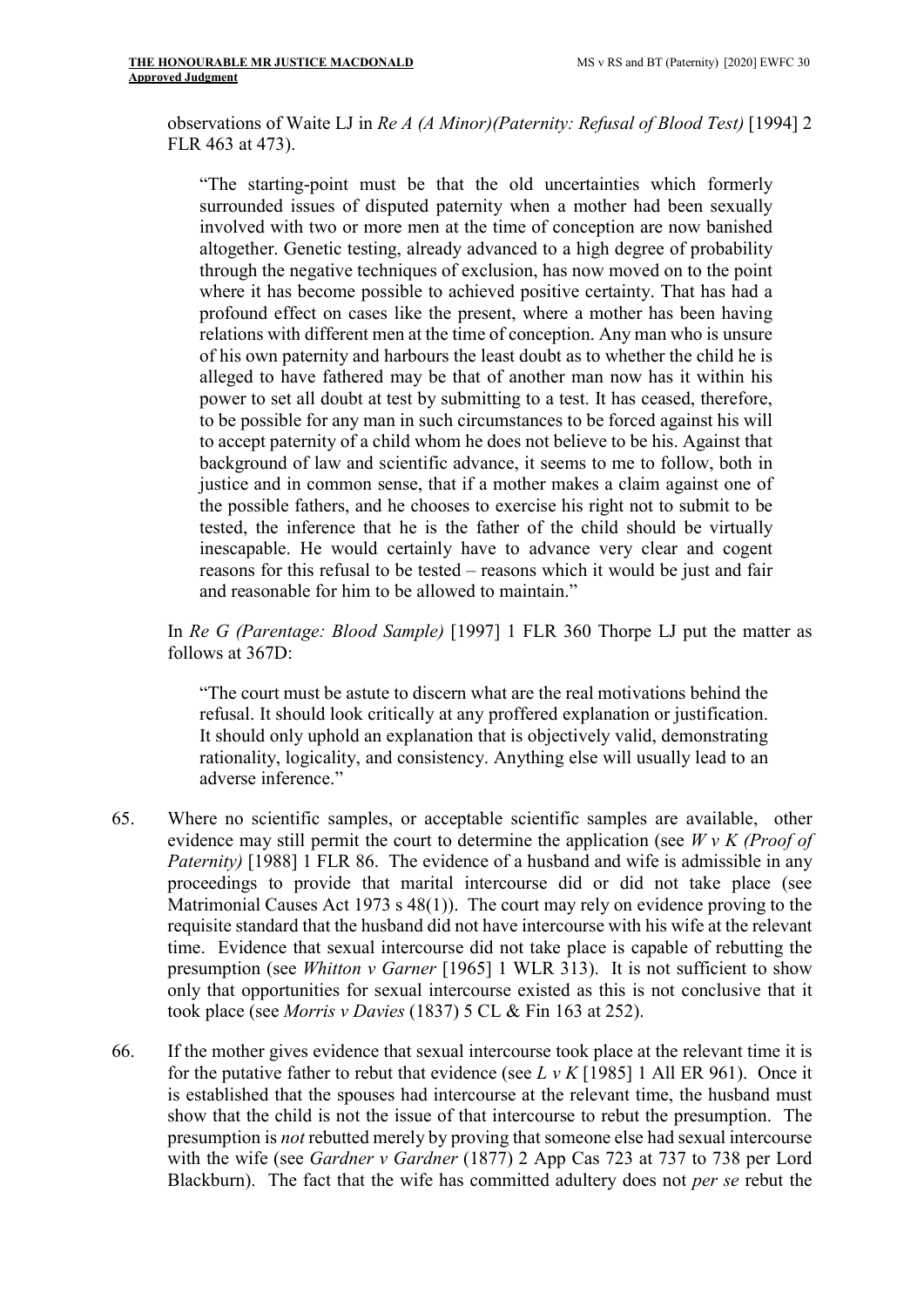presumption, because this merely shows that the husband or the adulterer could be the father (Francis v Francis [1960] P 17, [1959] 3 All ER 206 and Gardner v Gardner (1877) 2 App Cas 723, HL). Other facts in conjunction with evidence that the wife committed adultery may rebut the presumption (see *Watson v Watson* [1954] P 48 and Francis v Francis [1960] P 17, both cases decided before the standard of proof for rebutting the presumption was lowered to the balance of probabilities).

67. The court may also admit photographic evidence of a suggested facial resemblance as being relevant to the question of paternity ( $C$  v  $C$  (Legitimacy: Photographic Evidence) [1972] 2 All ER 577). However, in Russell v Russell (1923) 129 LT 151 Hill J admitted photographic evidence but described it as very unsafe and conjectural. Within this context, in  $C v C$ , Latey J observed as follows with respect to photographic evidence of facial resemblance:

> "As I have said, although, in my opinion, there is no authority which binds me one way or the other, it is quite plain that in a number of reported cases (some of which I have mentioned) at first instance such evidence has been admitted and notably it was admitted by so wise and eminent a judge as Hill J. I think that the right view for me to take is that I should not depart from that body of jurisprudence, and rule that the evidence is inadmissible, though, as I have no doubt I shall be reminded again later in the case, of course I must keep in the forefront of my mind, in deciding when I have seen and heard such evidence what weight to attach to it, the perils which have been pointed out in more than one case".

68. With respect to factors that are relevant to the question of paternity beyond the results of scientific testing, it is important to note that the presumption of legitimacy itself carries no weight in deciding the question of legitimacy unless the court is unable to decide the issue on the evidence available to it (see S v S,  $Wv$  Official Solicitor [1972] AC 24 at 41). Registration in the register of births is prima facie evidence of all the facts required by statute to be entered into the register (see Births, Deaths and Registration Act 1953 s.34). However, again where there is other evidence available to the court, this statutory principle will not be definitive where the question of paternity is disputed before the court.

## DISCUSSION

- 69. I have found this a very difficult case to decide. There are problems with every aspect of the evidence before the court. In these circumstances the court's analytical task is akin to attempting the construction of a complex mechanism containing many cogs, none of which mesh entirely satisfactorily. Nonetheless, the duty of the court is to come to a reasoned decision. Having considered carefully the evidence and the submissions in this case, and on a fine balance, I have decided that, as submitted by the Children's Guardian and pursuant to s 55A(5) of the Family Law Act 1986, it is not in the children's best interests to determine the father's application at this time. My reasons for so deciding are as follows.
- 70. In Re S (A Child)(Declaration of Parentage) Black LJ, as she then was, recognised that the impact on a teenage child of making a declaration may mean that to do so is not in that child's best interests, particularly where proceeding to determine the application would have adverse consequences for the child's mental health. In that case, Black LJ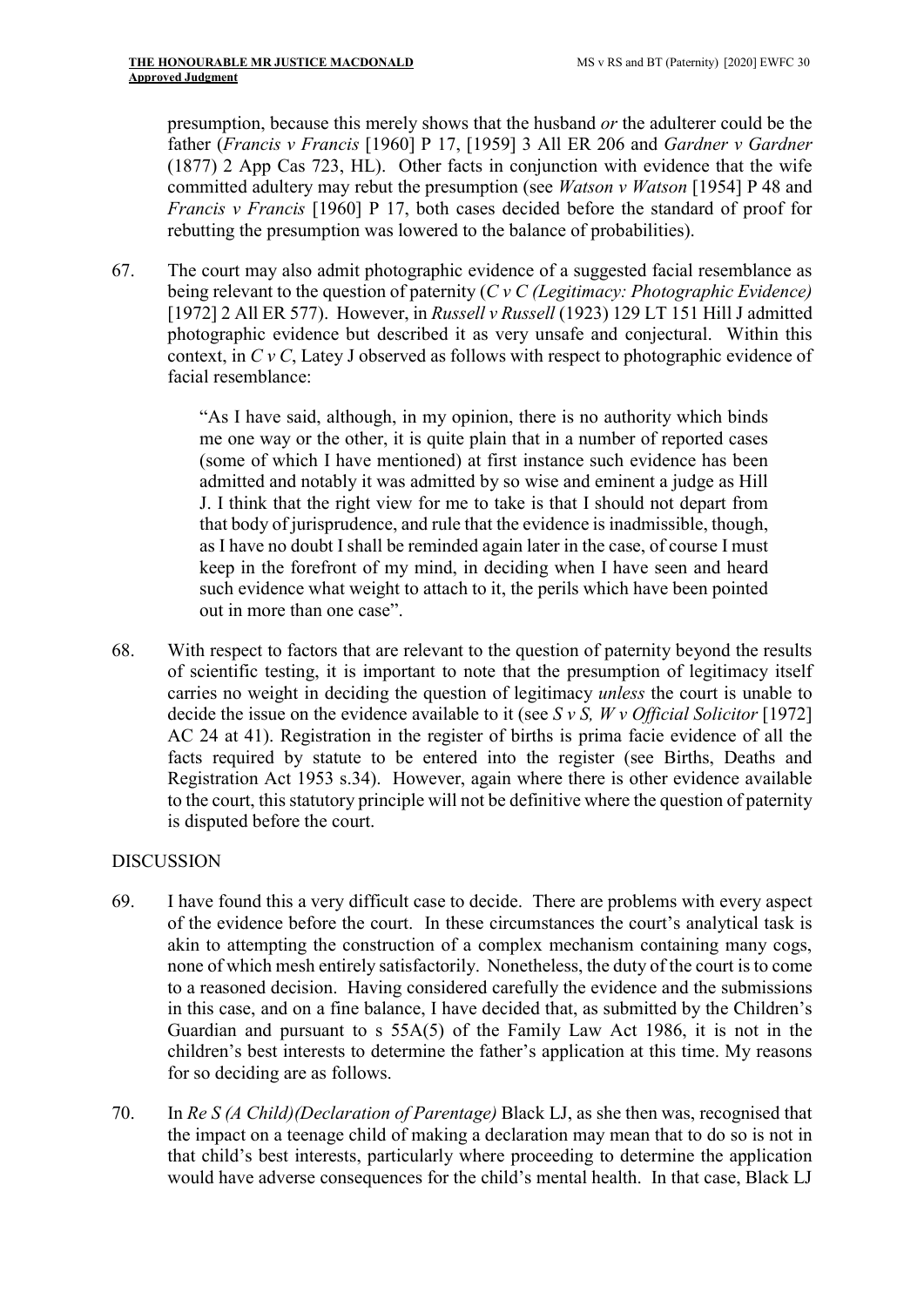contemplated not only the extreme situation of threatened suicide coupled with expert evidence demonstrating a serious risk of emotional harm, but also cases with "less radical" facts where the court may still reach the conclusion that to determine the application is not in the child's best interests. Whilst once again the examples given by Black LJ of less radical facts centred on the emotional consequences of determining the application, Black LJ did not seek to exclude other grounds on which the court might find that to determine the application is not in a child's best interests, nor to limit those grounds to purely emotional factors.

- 71. Within this context, and whilst I accept that the ascertainment of the truth regarding paternity is almost always in a child's best interests, given the gravity and lifelong consequences of the decision it is plainly in a child's best interests for the question of paternity to be answered based on evidence that is sufficiently cogent. It cannot serve a child's best interests to provide that child with purported resolution of the question of paternity now on the basis of evidence that may result in that resolution being undermined or further disputed later. In this case, I am satisfied that there are *manifest* problems with each of the strands of evidence on which the father seeks to rely to advance his application for a declaration that he is not the father of the children such that, in the absence of further and forensic DNA testing at this time not being possible for the reasons I will come to, it is not in the children's best interests to determine the father's application at this time and on the basis of the current evidence. I deal with each strand of evidence in turn.
- 72. The evidence of the parties regarding the history of the children's conception, and in particular the evidence of the mother and the putative father, was unsatisfactory in many respects and presented a confusing and confused picture. With respect to the evidence of the mother and the putative father, I am satisfied that each were withholding matters from the court. In particular, I consider the following matters significant:
	- i) Whilst the mother originally contended that her relationship with the putative father at company X was merely that of colleagues and there was thereafter no or minimal contact between them from 2003 to the end of 2005, the photographic evidence of meetings with the putative father "as a friend" immediately after A's birth and shortly thereafter is inconsistent with that assertion, particularly in circumstances where the mother fails to mention them in her statement.
	- ii) Whilst the putative father also originally contended that his relationship with the mother at company X was merely that of colleagues and there was thereafter no or minimal contact between them from 2003 to the end of 2005, his late admission that he had flirtatious exchanges with the mother via social media and had been "flirting at times" with her during this period is also inconsistent with that assertion, again particularly as he failed to mention this in his original account.
	- iii) Within this context, the mother moved from a firm assertion that her relationship with the putative father at company X was merely that of colleagues, that there was thereafter no or minimal contact between them from 2003 to the end of 2005, that she had always believed the biological father of both children to be the father and that she had no recall of being intimate with any other person, to a concession that she had attended social events both during the period of A's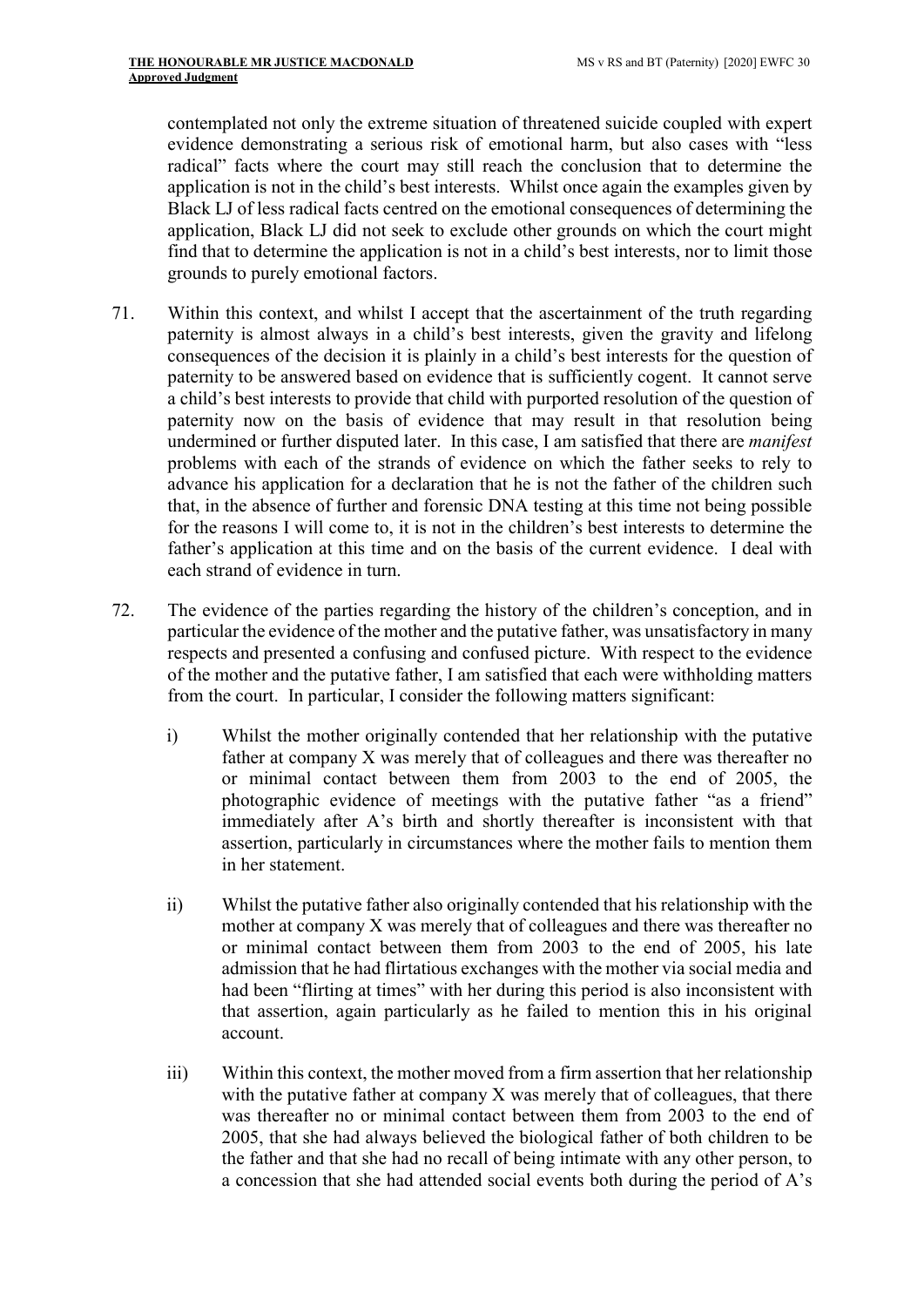conception and B's conception at which she had been extremely drunk and with respect to which she could not "recall" whether the putative father had been present or whether she had sex with him.

- iv) Likewise, within this context the putative father moved from an assertion that his relationship with the mother at company X was merely that of colleagues, that there was thereafter no or minimal contact between them from 2003 to the end of 2005 and that he was certainly not the father of the children to a concession that he could have had sex with the mother, although a "very few number of times", that he could not say for certain whether these occasions were in line with A and B's dates of conception and that there is a possibility he could be the father of both children.
- v) Within the foregoing context, both the mother and the putative father now accept that there is a possibility, albeit they contend it is remote or theoretical, that the putative father is the biological father of the children.
- 73. I have borne in mind, as I must, that both the mother and the putative father may have sought to disguise a closer, and indeed sexual relationship at the time of the children's conception out of embarrassment as that conduct was illicit and, on their evidence, the result of extreme inebriation rather than in an attempt to disguise from the court the paternity of the children. In particular, with respect to the putative father I have taken account of Ms Parr's submission that the evidence concerned intensely personal matters dating from a very difficult period in the putative father's life of which he was clearly not proud. However, there is a more fundamental difficulty with this evidence and with the father's contention that it demonstrates that the mother and the putative father were having sexual intercourse at the time of each child's conception.
- 74. Even were the court to accept that the proper inference to be drawn from the change of account on the part of the mother and the putative father is that they were engaging in sexual intercourse at the relevant times, both the mother and the father are likewise clear in their evidence that they too were having sexual intercourse at this time. As the authorities make clear, the presumption that the father is the biological father is not rebutted merely by proving that someone else had sexual intercourse with the mother at the relevant time. In circumstances where the father's case at its highest on this evidence can be only that both he and the putative father were having sexual intercourse with the mother at the time each child was conceived, the fact that the mother committed adultery does not per se rebut the presumption, because this merely shows that the husband or the adulterer could be the father. This point is, sensibly, conceded by Ms Hughes.
- 75. Of course, other evidence in conjunction with evidence that the mother committed adultery can rebut the presumption. However, in my judgment there are also significant difficulties with the other strands of evidence on which the father seeks to rely.
- 76. I have considered carefully the photographs contained in the bundle, and provided to me in electronic form at a much higher resolution, that are said by the father to demonstrate (a) a clear facial likeness between the putative father and both of the children, (b) the absence of a facial likeness between the children and the father, (c) by contrast, the clear facial likeness between the father and his third child from his current relationship, (d) a marked similarity in facial features between A and B and the putative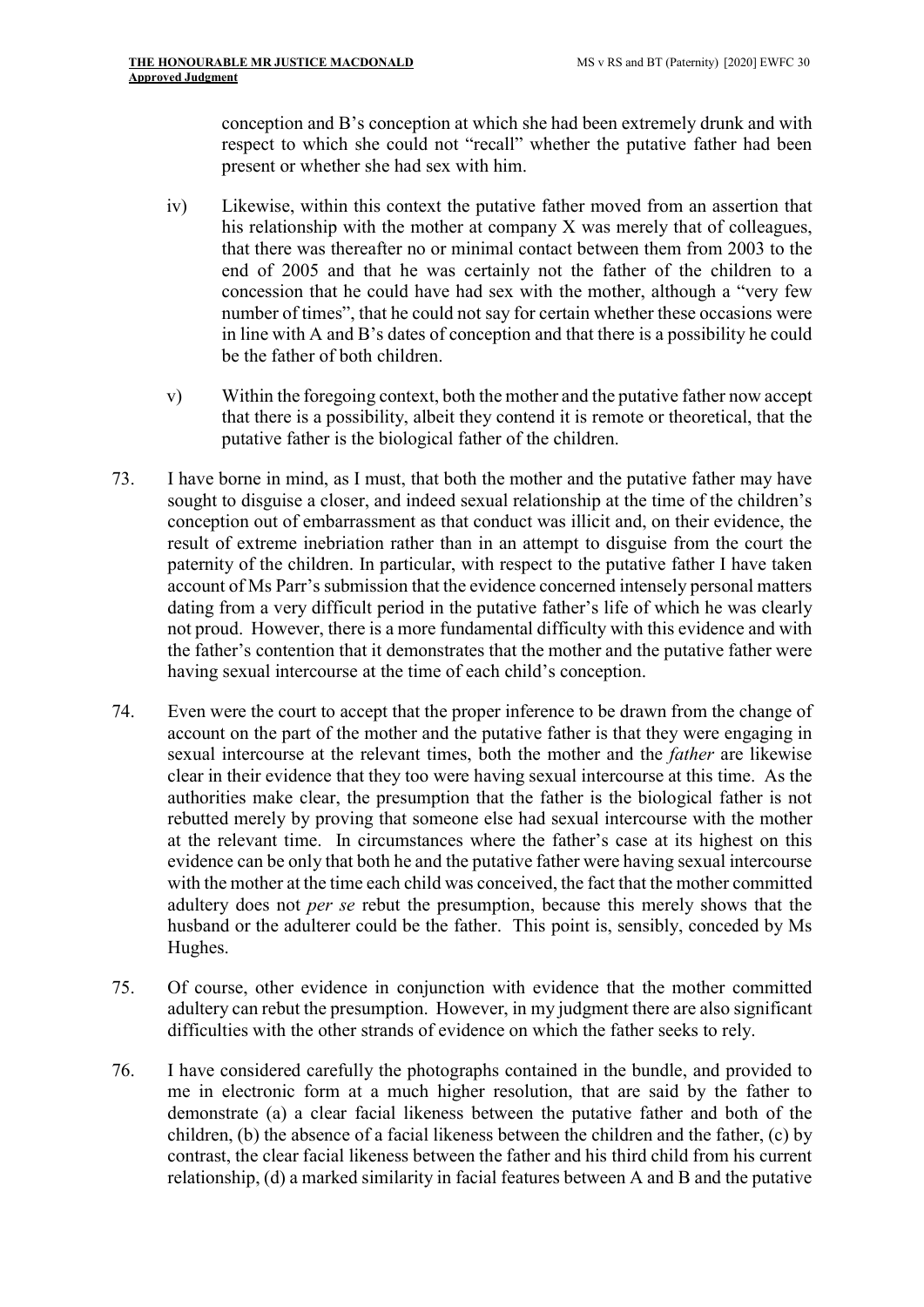father's daughters and (e) a marked absence of similarity in facial features between A and B and the father's third child from his current relationship. However, whilst it is clear that there is a degree of likeness between the putative father and both of the children and between A and B and the putative father's daughters, I am satisfied that this evidence must be approached with considerable caution on a question as fundamental as paternity. Such evidence is necessarily subjective and, in this context, is subject to significant risk of unconscious bias on the part of the person viewing the pictures, including the judge. Within this context, I am satisfied that the view expressed by Hill J in Russell v Russell that such evidence is "very unsafe and conjectural" is correct and, accordingly, that the caution articulated by Latey J in  $C$  v  $C$  (Legitimacy: Photographic Evidence) should be exercised by this court with respect to the photographic evidence provided by the father. Given the gravity and consequences of the decision before the court, the need for care with such evidence is even further enhanced.

- 77. I have also considered very carefully the extent to which the court is able to place weight on the 'Peace of Mind' DNA tests. Ms Hughes submits that the 'Peace of Mind' DNA paternity test is reliable evidence demonstrating that the father is not the biological father of the children. Ms Hughes concedes that the 'Peace of Mind' test does not, on its face, provide the certainty of a 'legal' DNA test in circumstances where the identity of the sample donors cannot be confirmed by the testing company and the chain of custody cannot be confirmed by the testing company. However, Ms Hughes submits that, in circumstances where the surreptitious nature of the testing has formed a central theme in this case, it cannot seriously be suggested that the father then sent different samples to Alpha Biolabs. Further, Ms Hughes submits that there is no evidence that Alpha Biolabs considered the samples to have been compromised during transportation but rather tested those samples and provided a result. Within this context, Ms Hughes submits that the 'Peace of Mind' DNA test is highly cogent evidence of the truth of the first proposition, namely that the father is not the biological father of the children. I cannot accept that submission.
- 78. As Anthony Hayden QC (as he then was) made clear in in Re F (children) (DNA evidence), it is likely that any procedural or professional deficiencies that are identified in the testing will make it impossible for the court to rely on the conclusions of such testing. As I have noted, in  $Re F$ , as in this case, the difficulty was that the link between donor and sample could not be assured. Within this context, it is important to note the strict requirements imposed by the Blood Tests (Evidence of Paternity) Regulations 1971 (SI 1971/1861) as amended by the Blood Tests (Evidence of Paternity) (Amendment) Regulations 2015 (SI 2015/1834) with respect to DNA testing to be used in the context of legal proceedings. In particular:
	- i) The relevant sample must only be taken by a sampler who is a registered medical practitioner or other person defined in Regulation 2 of the 1971 Regulations as amended.
	- ii) The sampler is required to determine whether there is any factor that might affect the outcome of the testing pursuant to Regulation 5 of the 1971 Regulations as amended.
	- iii) The sampler is required to check and confirm the identity of the subject to be tested. In respect of a child under the age of sixteen, they must be accompanied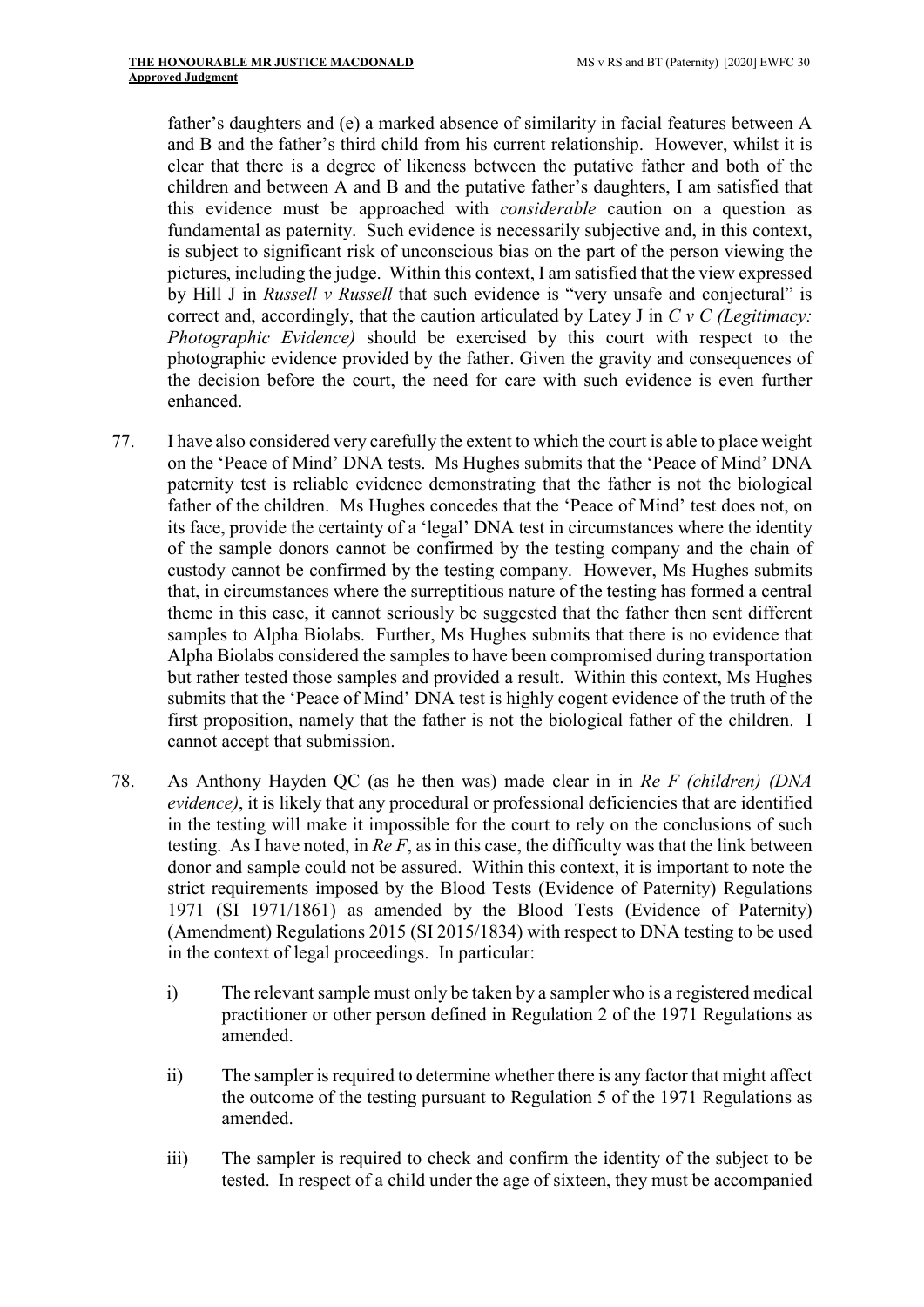by a person of full age who must identify the child to the sampler pursuant to Regulation 4 of the 1971 Regulations as amended. In respect of any subject who has attained the age of 12 months by the date of the direction for testing, the sampler must ensure that a photograph of that subject is affixed to the direction form relating to that subject before the sample is taken.

- iv) The sampler is required to handle the sample in the manner specified by the regulations. Pursuant to Regulation 6 of the 1971 Regulations as amended, once the sampler has taken a sample he must place it in a suitable container and must affix to the container a label giving the full name, age and sex of the subject from whom it was taken. The label must be signed by the sampler and the sampler must confirm he has taken sample and date on which it was taken.
- v) The sampler is required to despatch the samples forthwith to the tester by post by special delivery service or deliver them or cause them to be delivered to the tester by some person other than a subject or a person who has accompanied a subject to the sampler.
- vi) Testing is likewise strictly controlled by regulation, it being a requirement that samples taken (so far as practicable) all be tested by the same tester.
- 79. Within this context, the court cannot ignore the fact that in this case the person who seeks to rely on the DNA test results to make good his application, namely the father, is the very same person who undertook the sampling for those tests in circumstances that were not the subject of any of the detailed regulatory safeguards that Parliament has decided should apply to DNA tests used in legal proceedings. That regulatory framework for forensic DNA testing is in place precisely to avoid this situation and to ensure that the court has available to it independent testing undertaken by a qualified person in forensically rigorous circumstances. Within this context, I agree with Hayden J (as he now is) that it is likely that any procedural or professional deficiencies that are identified in the testing will make it impossible for the court to rely on the conclusions of that testing. In this case the samples were not taken by an approved sampler but by the party that now seeks to rely on them, the court has only the father's account of how the testing was undertaken, the father was not in a position to determine whether there was any reason that the samples should not have been taken at that point, there was no independent witness to the samples being taken, there is no confirmation beyond the father's account that the samples sent were the samples taken from the children and there is no demonstrable chain of custody with respect to the samples. This is very far from the reliable forensic context for testing required by the statutory regulations.
- 80. I am also persuaded that there is force in the argument that the court would set an unfortunate and undesirable precedent if it relied, either wholly or in part, on DNA tests that had not been carried out with the rigor required by the statutory regulations to determine the question of paternity in this case. As I have noted, the Blood Tests (Evidence of Paternity) Regulations 1971 (SI 1971/1861) as amended by the Blood Tests (Evidence of Paternity) (Amendment) Regulations 2015 (SI 2015/1834) were promulgated for a reason. Namely to ensure that the courts have available to them forensically reliable scientific test results in circumstances where those results are now generally determinative of the question of disputed paternity. Within this context, it is difficult for the court to accept as evidence establishing paternity results that Alpha Biolabs itself points out are not designed for use in legal proceedings. For the court to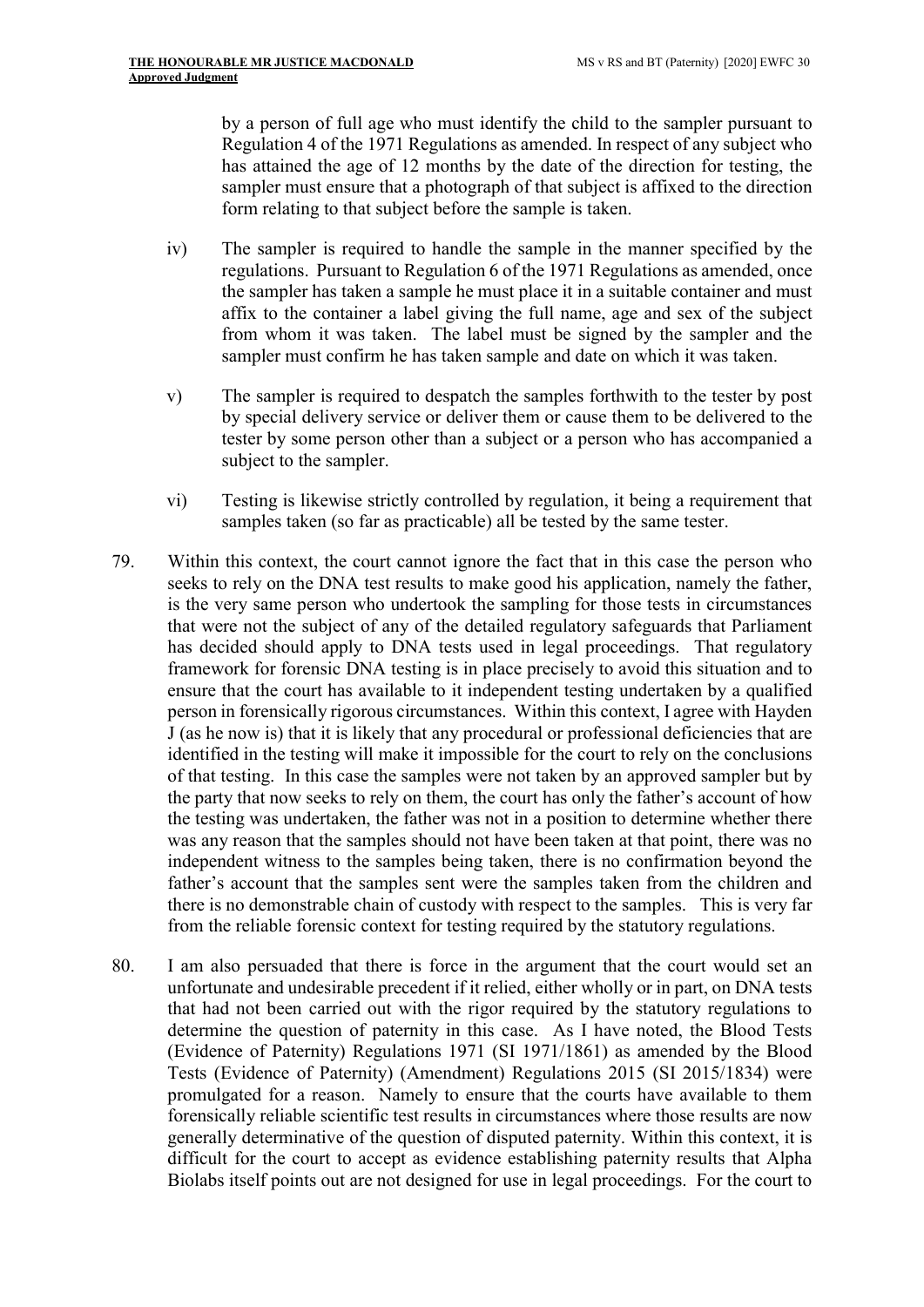rely on the 'Peace of Mind' test in these circumstances would be to allow a party to litigation to circumvent entirely the statutory safeguards put in place to ensure the integrity of DNA evidence used in legal proceedings and to cut across the statutory safeguards put in place by Parliament with respect to testing that can be relied on evidentially in court.

- 81. In circumstances, and where the procedural rigor, sample collection by a trained medical professional and continuity of handling mandated by the regulations is vital to integrity of DNA testing results and is mandated for results that are to be relied on in court, I am satisfied that it would not be appropriate to attach weight to the results of the 'Peace of Mind' test, both by reason of the deficiencies with respect to the particular testing undertaken in this case and in principle. Whilst it might be argued that the results should form part of the wider evidential canvass to which the court must have regard, this would not be consistent with the conclusion that to rely on the test results would be to allow a party to litigation to circumvent entirely the statutory safeguards put in place to ensure the integrity of DNA evidence used in legal proceedings and cut across the statutory safeguards put in place by Parliament with respect to testing that can be relied on evidentially in court. Either that regulatory framework is adhered to or it is not and in cases of disputed paternity is it vital that it is adhered to.
- 82. Ms Hughes further invites the court to draw an inference against the putative father based on his indication, at the hearings in October 2019 and January 2020 and at this final hearing, that he is not willing to provide voluntarily a DNA sample for forensic DNA paternity testing. Within this context, I have borne carefully in mind that the authorities make clear that the court's power to draw an adverse inference based on a refusal by an adult to undergo testing is wholly at large, is unconfined, is wide enough to extend to an inference of the child's actual paternity and that, in this context, the court is entitled to draw the inference that a putative father is the father of a child by his refusal to submit to tests even where there exists a presumption that the child is the legitimate child of another man. I am also mindful that there is some authority for the proposition that where there is a refusal to undertake a DNA test the inference that the unwilling party is the father of the child should be virtually inescapable. However, in evaluating the weight, if any to attach to a refusal by a putative father to undergo testing, and in examining whether any explanation is objectively valid and demonstrates rationality, logicality, and consistency leading to reasons which it would be just and fair and reasonable to allow him to maintain, the court must necessarily have proper regard to the context of the refusal. In the particular circumstances of this case, there are significant difficulties with an approach that seeks to draw from the putative father's refusal to voluntarily undergo DNA a virtually inescapable inference that he is the children's father.
- 83. There has been no direction by the court that the putative father submit to DNA testing. Whilst HHJ Forrester directed the father to indicate whether he sought an order that further forensic samples be obtained from the putative father and an order that that sample be compared against the samples obtained by the surreptitious DNA testing of the children, the father has never so indicated. It is correct that the father raised the issue of forensic testing before the court on 20 January 2020, although he did not press a formal application. I also acknowledge that in  $Re H$  it was held that there is little material difference between a refusal to provide a sample after the court directing such a sample and a refusal where no such direction has been given. However, whatever the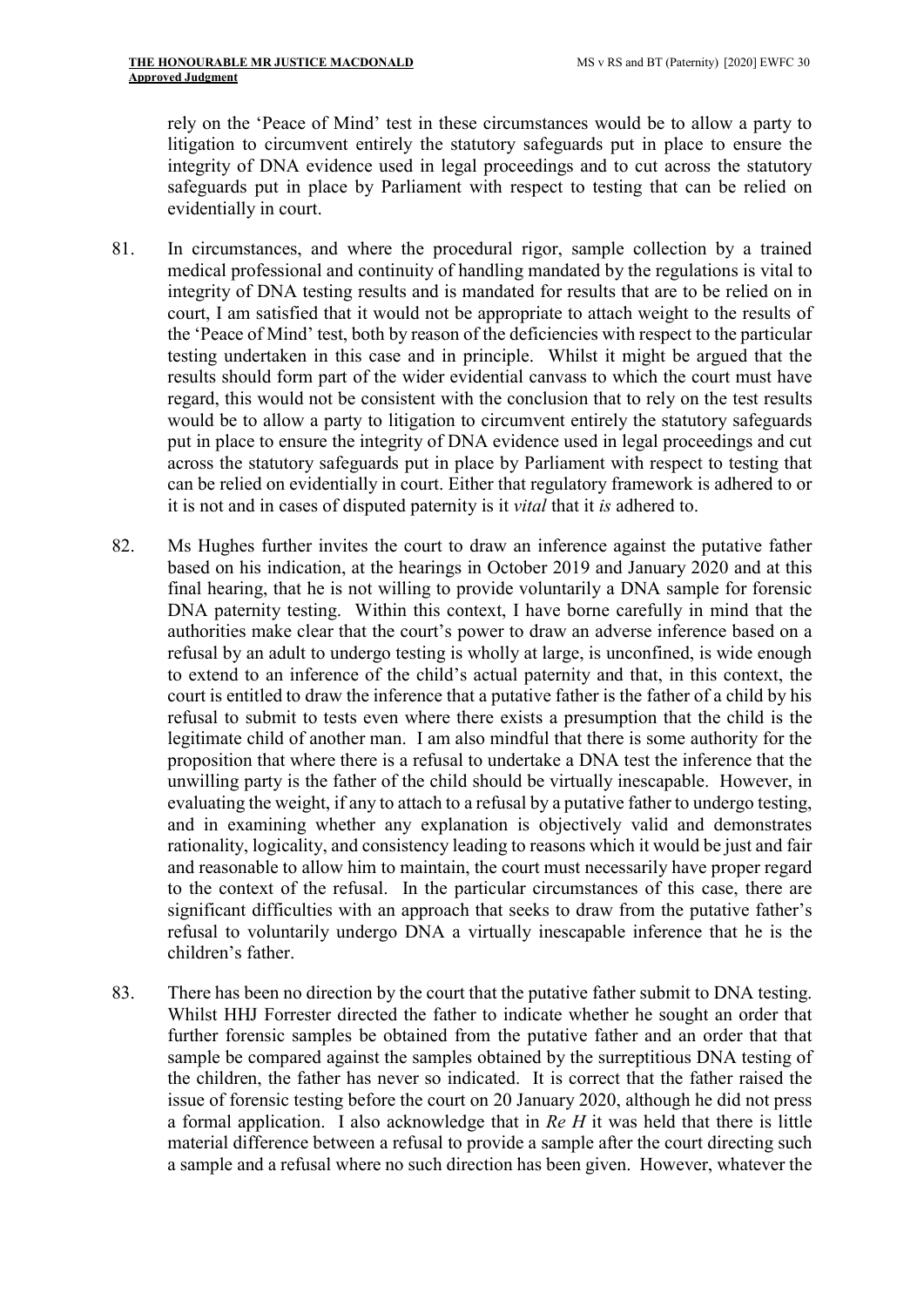position in respect to directions or requests regarding testing, in my judgment there is in any event a far more fundamental difficulty with drawing and adverse inference against the putative father in this case.

- 84. Until the closing submissions advanced in this case on behalf of the father, the putative father had been given a clear message that no declaration that he is the biological father of the children was being sought against him by the father. No such declaration has ever been sought by the mother. The Children's Guardian has at all points contended that a finding to that effect is not necessary. In the circumstances, the position of the putative father that he declined to participate in DNA testing because he was not persuaded of the necessity for voluntary DNA testing and sought to preserve the confidentiality of his DNA must be seen in this context. In the circumstances, whilst the putative father is not in breach of a direction of the court that he undergo DNA testing, much more importantly his decision not to submit to voluntarily DNA testing must be seen in the context that until this hearing no one, including the mother, was seeking a declaration or a finding that he is the biological father of the children.
- 85. As Baroness Hale observed in  $R(S)$  v Chief Constable of The South Yorkshire Police [2004] 1 WLR 2196 at [71], "there can be little if anything more private to the individual than the knowledge of his genetic makeup". Within this context, whilst I agree that in light of the putative father having undergone fertility testing, which would have required the production of a sample, the rationale he provides for objecting to the provision of a DNA sample may be said to be surprising on its face, the putative father's justification for refusing testing, namely that he did not see the need for it and sought to protect the privacy of his DNA, falls to be considered in the context of the fact that at the time it was advanced no party sought a declaration or finding of paternity against him. In these circumstances, and seen in their proper context, whilst I retain some reservations regarding the reasons advanced by the putative father, on balance I am satisfied that those reasons are sufficient, again when seen in their proper context, for the court to conclude that it would not be appropriate in the circumstances of this case to draw an adverse inference from the putative father's refusal to volunteer himself for DNA testing and I decline to do so.
- 86. Ms Hughes also seeks to persuade the court that the court should draw inferences from the children's refusal to submit to further forensic DNA testing. I am not prepared to do so. On the evidence before the court the children plainly have an objection to further DNA testing that is objectively valid, rational, logical and consistent in light of the circumstances in which samples were covertly taken from them by their father without their consent. Within this context, which caused A to feel violated and B to feel confused, I am satisfied that for two Gillick competent children to object to further DNA testing at the request of an adult who they consider has fundamentally betrayed their trust is plainly an objectively valid, rational, logical and consistent position. Accordingly, it would not be appropriate for the court to draw any adverse inference from their position on further testing.
- 87. I have also borne carefully in mind the additional items of circumstantial evidence relied on by the father, namely the visits by the putative father to the infant A shortly after her birth and notwithstanding the assertions of the putative father and the mother that at that time they had no close relationship, the subsequent appearance of the putative father alone in photographs with A and B and the mother's desire to be at the gym at which the putative father was a member and to live in the village in which the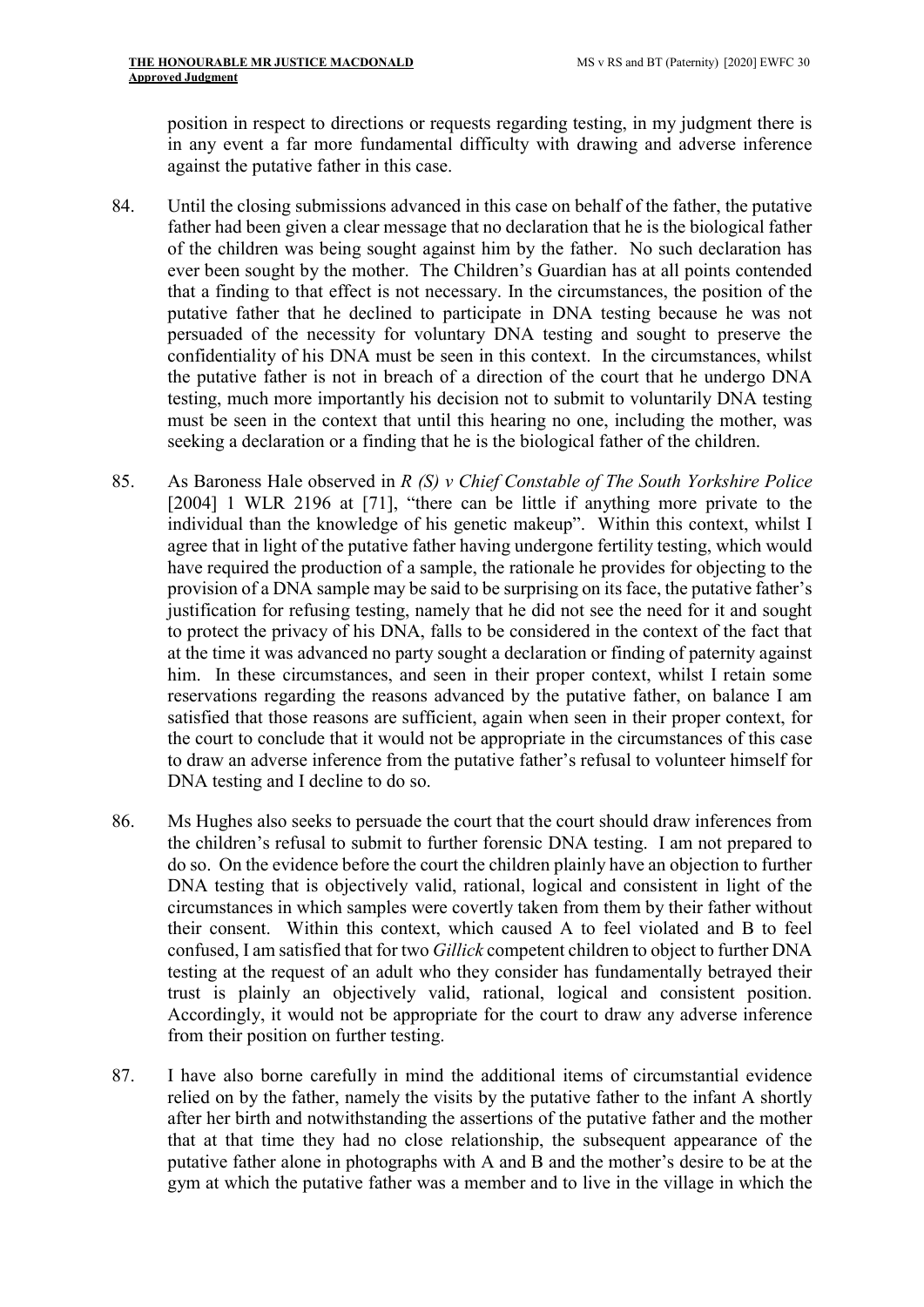putative father lived. Once again, there are difficulties with this evidence. First, these matters were assembled by the father as relevant to the question of paternity only after he had developed suspicions that the putative father was the biological father. As the father himself conceded, at the time these matters did not cause him any suspicion (albeit I am satisfied he did not know about at least some of the visits by the putative father). Within this context, and as conceded in part by the father, there is a danger that the father's evidence with respect to these matters is significantly contaminated by confirmation bias in circumstances where they derive from the father's much later efforts to prove a proposition he had come firmly to believe was true. Second, within this context and more fundamentally, I am not satisfied that these circumstantial matters, admitting as they do of a range of possible explanations, are capable of remedying the fundamental difficulties with the primary evidence which I have set out above.

- 88. The obvious solution to the manifest evidential difficulties that I have related, which I am satisfied mean it would not be in the children's best interests to determine the father's application based on the same, would be for the court now to direct forensic DNA testing be carried out on the children and adults in a manner that accords with the procedure laid down in the statutory regulations. The courts have observed repeatedly that, in the modern era the court should, ideally, be furnished with the best available science and not confined to such unsatisfactory alternatives as presumptions and inferences when determining the question of paternity. However, I am likewise satisfied that to press such testing on the children would not be their best interests at this point in time.
- 89. In this case, there is clear evidence from the Children's Guardian and the mother that the children are struggling emotionally to a very significant degree, which evidence was not undermined in cross-examination. As I have recorded, on 8 November 2019 A was referred to CAMHS / Barnardo's My Time following reports by the mother that she had seen signs of self-harm on A. On 21 November 2019 A denied to the Children's Guardian that she had been self-harming but admitted struggling emotionally and wished to talk to a professional. B was also referred to CAMHS at this time following his exclusion from class for behavioural issues and a diagnosis of depression. In a statement filed four days later the mother reported that B had expressed suicidal thoughts and A had again self-harmed by cutting her wrists with a kitchen knife. In her written closing submissions, filed following the request of Ms Hughes to file further submissions in writing, the mother stated that B had recently thrown himself into a river. In my judgment it is not at all hard to see why A should feel grossly violated by the clandestine taking of samples from her, nor why B is so confused by the consequences of this surreptitious activity on the part of a man he understood to be his father.
- 90. I must and do bear in mind evidence of the Children's Guardian that it would not be safe to draw specific conclusions on the emotional impact on the children of determining or not determining the question of paternity based solely on the children's current behaviour and emotional distress, the same being capable of attribution to a number of factors or a combination thereof. However, I am satisfied that much of the emotional turmoil being experienced by both children stems from the issue of paternity, and in particular the manner in which their DNA was obtained from them. This much is entirely plain from what the children themselves have said. Further, the court cannot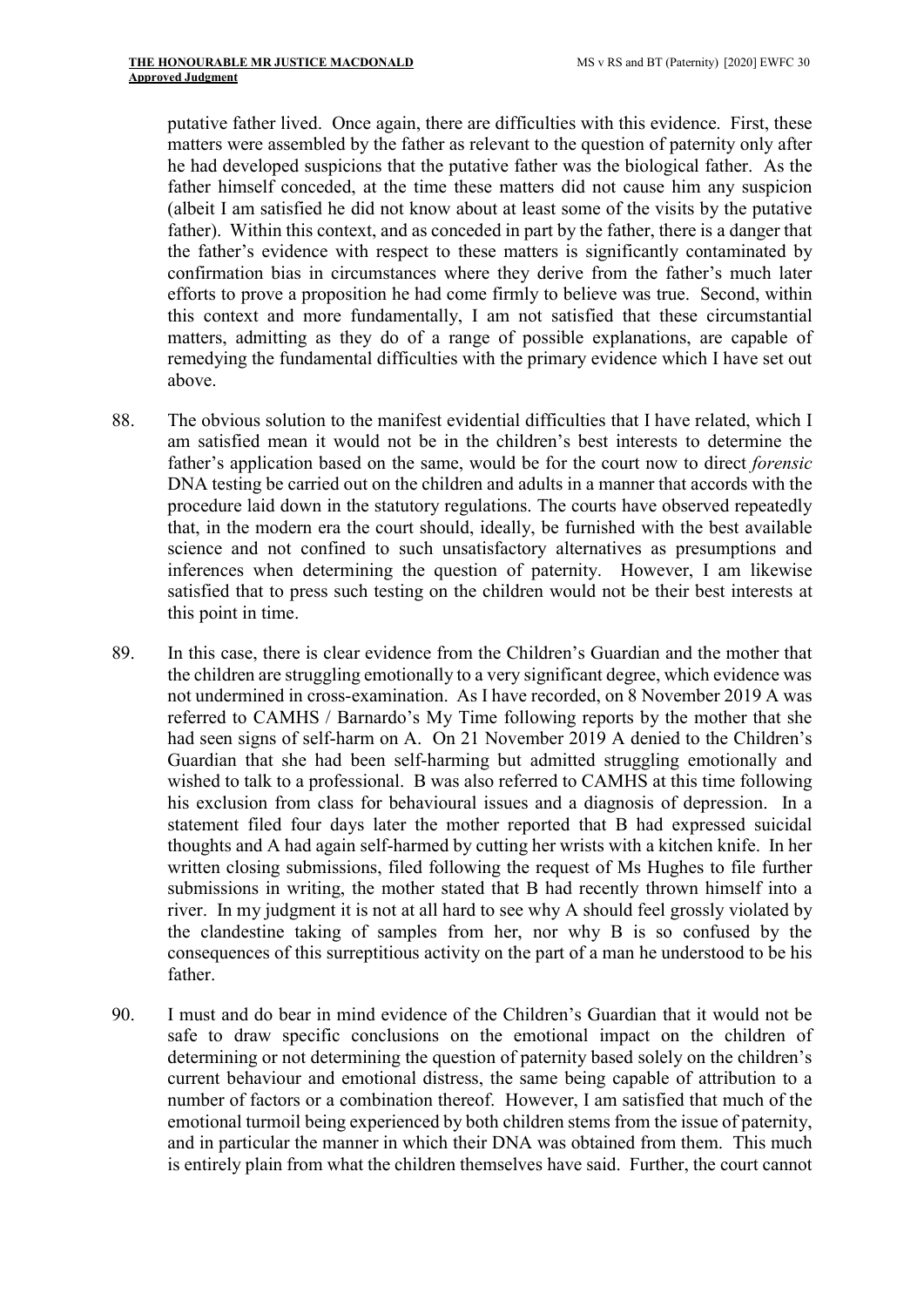simply ignore current emotional distress, behaviour and evidence the self-harm exhibited by the children and the statements they have made regarding the emotional pain caused to them by the father's concealed actions. Within this context, I must place weight on the evidence of the Children's Guardian's that any order the court made for further forensic DNA testing will be seen by the children as simply more emotional pressure being placed upon them at a time when they are highly emotionally vulnerable and in relation to an issue they consider to be between the adults of which they want no part.

- 91. Further, both children have also expressed clearly that they do not wish to provide further, forensic DNA samples. A is 15 years of age and B is 13 years of age. There is no cogent evidence before the court that their views on testing are being influenced by their mother nor did any party seek to challenge the conclusion of the Children's Guardian that the children are Gillick competent on the issue of providing further samples. Unlike the cases of very young children, where unresolved questions of paternity may be a 'ticking time bomb (to use Ward LJ's phrase in Re H (Paternity: Blood Test) [1996] 2 FLR 65), in this case A and B are teenage children who have become aware that paternity is in issue and who have made clear that they do not wish to know their paternity and will not submit to testing to establish the same, they being competent to so refuse. Within the foregoing context, the Children's Guardian submits that as children aged 15 and 13 years old respectively with strong and clearly expressed views, A and B have a right not to know (or more accurately to choose if and when to know) their paternity and that to conclude otherwise at this time would be to place further and damaging emotional pressure on them. I accept that submission.
- 92. The authorities are clear that, with respect to children under 16 who are considered Gillick competent, if a child is of sufficient understanding he or she may refuse to submit to medical examination or other assessment and that it is therefore generally unwise to subject a child who is able to understand the purpose and implications of testing to testing against that child's will. In the circumstances, I am satisfied that to press further forensic DNA testing of the children at this time would not only heap further and damaging emotional pressure onto the children and be antithetic to their clearly expressed wishes and feelings, it would also be wrong in principle in my judgment to impose such forensic DNA testing on Gillick competent children who clearly object to it. In this context I am satisfied that to do so at this time would be against the child's interests, having weighed those interests against the competing interests of the father, the mother and the putative father, who will be affected, one way or another, by my decision.
- 93. In reaching my decision, I have also borne in mind that, as Black LJ (as she then was) highlighted in Re S (A Child)(Declaration of Parentage), issues of status, such as parentage, can be expected to be approached with some formality in circumstances where they concern not only the individual, but also the public generally which has an interest in the status of an individual being spelled out accurately and in clear terms and recorded in properly maintained records. However, as also made clear in Re S, such factors are more appropriately dealt with under s 58 of the 1986 Act if and when the court reaches the stage of whether, having decided to determine the application, a declaration should be made. Further, and in any event, a declaration based on evidence that is, as in this case, deficient is obviously antithetic to the need for the status of an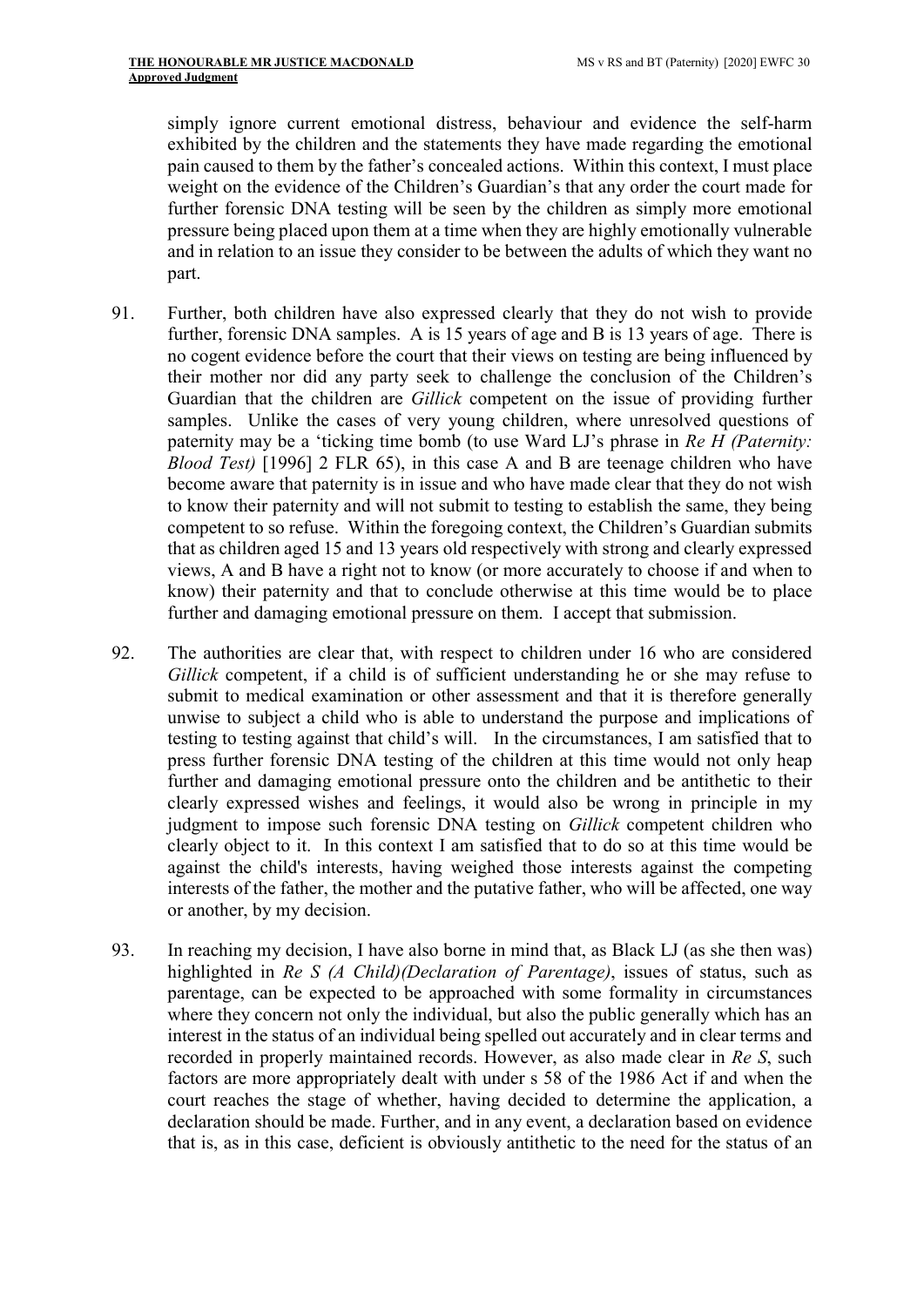individual to spelled out accurately and in clear terms and recorded in properly maintained records.

- 94. In the premises, I am not satisfied that it is in the children's best interests to determine the father's application on the current deficient evidence before the court. Further, in circumstances where the Gillick competent subject children in this case object to forensic DNA testing and where I am satisfied that to press further testing at this time to remedy that issue would be emotionally damaging to the children, I am equally satisfied that it is not in the children's best interests to compel them to undergo the testing that would remedy these evidential difficulties at this point in time, having weighed those interests against the competing interests of the adults in this case.
- 95. However, whilst I am satisfied, for all the reasons that I have given, that it is not currently in the children's best interests to determine the father's application, it must be acknowledged that the decision of the court leaves the father in the position of being the legal father of the children for a further period, with all the legal consequences that flow from that status, including a not insignificant financial obligation under the current child maintenance order. Further, any decision by the court not to accede to the father's request to legally determine whether he is the father of the children constitutes an interference with his right to respect for family life unless it is in accordance with the law, pursues an aim or aims that are legitimate and can be regarded as necessary in a democratic society. In addition, it would be unfair on the father, and arguably a further breach of his Art 8 rights, to remain indefinitely as the children's legal father by virtue of a presumption if that is not the biological reality. Beyond these factors, there is a wider public interest in the children's status being, eventually, formally settled and recorded in properly maintained records, not least to address potential future questions with respect to, for example, consanguinity. With respect to the children, whilst the court must be careful not to simply assume that the children will eventually want and need certainty regarding their paternity and that such certainty will inevitably be good for them, in the medium to long term I am satisfied that it is likely to be in the children's best interests to know the identity of their biological father, that conclusion being one that, as observed by Hedley J in Re D (Paternity) [2007] 2 FLR 26, is generally consistent with the proposition that:

"...truth, at the end of the day, is easier to handle than fiction and also it is designed to avoid information coming to a young person's attention in a haphazard, unorganised and indeed sometimes malicious context."

Further, the children themselves may change their minds. In these circumstances, whilst not currently in the children's best interests for the father's application to be determined, the question of their paternity cannot remain undecided indefinitely.

96. How then does the court, within this context, balance the need to ensure the best interests of the children and the need to act fairly to the father, with whose application for a declaration of non-paternity the court is seised? In answering this difficult question, I am attracted by the submission of the Children's Guardian that I should consider the approach adopted in circumstances not dissimilar to those in this case by Hedley J in Re D, a case concerning, as I have noted, a teenage child who was struggling with emotional issues and refusing to agree to participate in scientific testing to determine his paternity. In that case, having heard evidence from each of the parties, the social worker and the Children's Guardian, Hedley J determined that the appropriate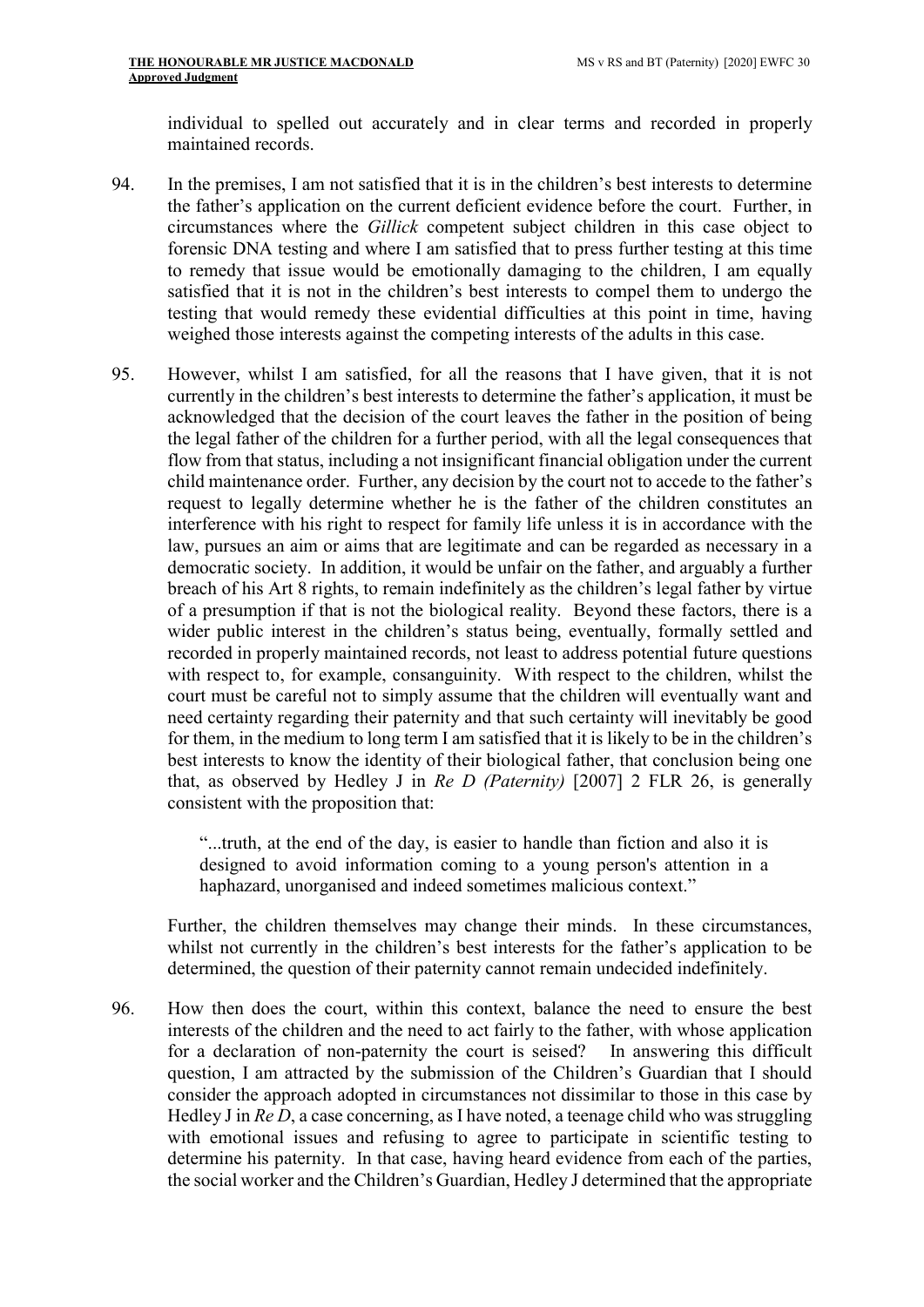means of relieving pressure on the child to submit to testing whilst also treating the father fairly by ensuring a mechanism for the eventual determination of his application was to order scientific testing of the adults and to order scientific testing of the child but to stay the order in relation to the child without limit of time, with an invitation to the Cafcass officer to explain to the child the rationale for the judge's decision. Namely, that the court understood the pressure on the child and did not wish to force the question of testing, but that the issue of paternity could not remain unresolved forever.

- 97. This approach commends itself to the court in this case. I am clear, based on the evidence of the Children's Guardian and the mother, that it would be entirely antithetic to the children's best interests to force the question of testing at this point within the context of their wishes and feelings as set out above. As I have noted, it is readily apparent to the court why A would feel so grossly violated by the surreptitious taking of her DNA by the father and why B would feel necessarily confused by the consequences of that action. Within this context, I am satisfied that their fierce objection at this time to further testing is both deeply held and genuine. Against this, the children are each articulate and have engaged with the Children's Guardian. The Children's Guardian did not rule out the possibility that the children might ultimately change their mind in respect of testing if they knew that each of the adults had already provided samples. In this context, whilst satisfied it would be wrong to press the question of testing with an order taking effect immediately, I am satisfied that an order stayed without limit of time coupled with the children being told that the court understands and sympathises with their position, believes that it would be best to determine the question of paternity scientifically as soon as possible but that it will not force the children to do so, has the best chance of bringing a final resolution to this sad case. Equally, whilst satisfied that it would not be in the children's best interests to determine the father's application on the basis of the current deficient evidence before the court, the father's application should not be dismissed in circumstances where the court is leaving the door open to the provision of evidence of sufficient cogency to determine that application.
- 98. As I have acknowledged the decision of the court leaves the applicant in the position of being the legal father of the children for a further period, with all the legal consequences that flow from that status. Within this context, as I have also noted above, any decision by the court note to accede to the father's request to legally determine whether he is the father of the children, and to allow a legal presumption to prevail over what may be a different biological reality, constitutes an interference with his right to respect for family life unless it is in accordance with the law, pursues an aim or aims that are legitimate and can be regarded as necessary in a democratic society. However, two points fall to be made in this respect. First, in balancing the competing rights of the parties, including those of the children, the children's best interests are paramount. Within this context, the interference in the father's Art 8 rights constituted by a further delay in the determination of his application are necessary and proportionate to the aim of ensuring the best interests of the children are protected for the reasons I have set out. Second, it cannot be ignored that the father is the author of his own predicament, having chosen, at best unwisely, to take matters into his own hands by deploying clandestine DNA testing upon which the court cannot rely for the reasons I have given.

#### **CONCLUSION**